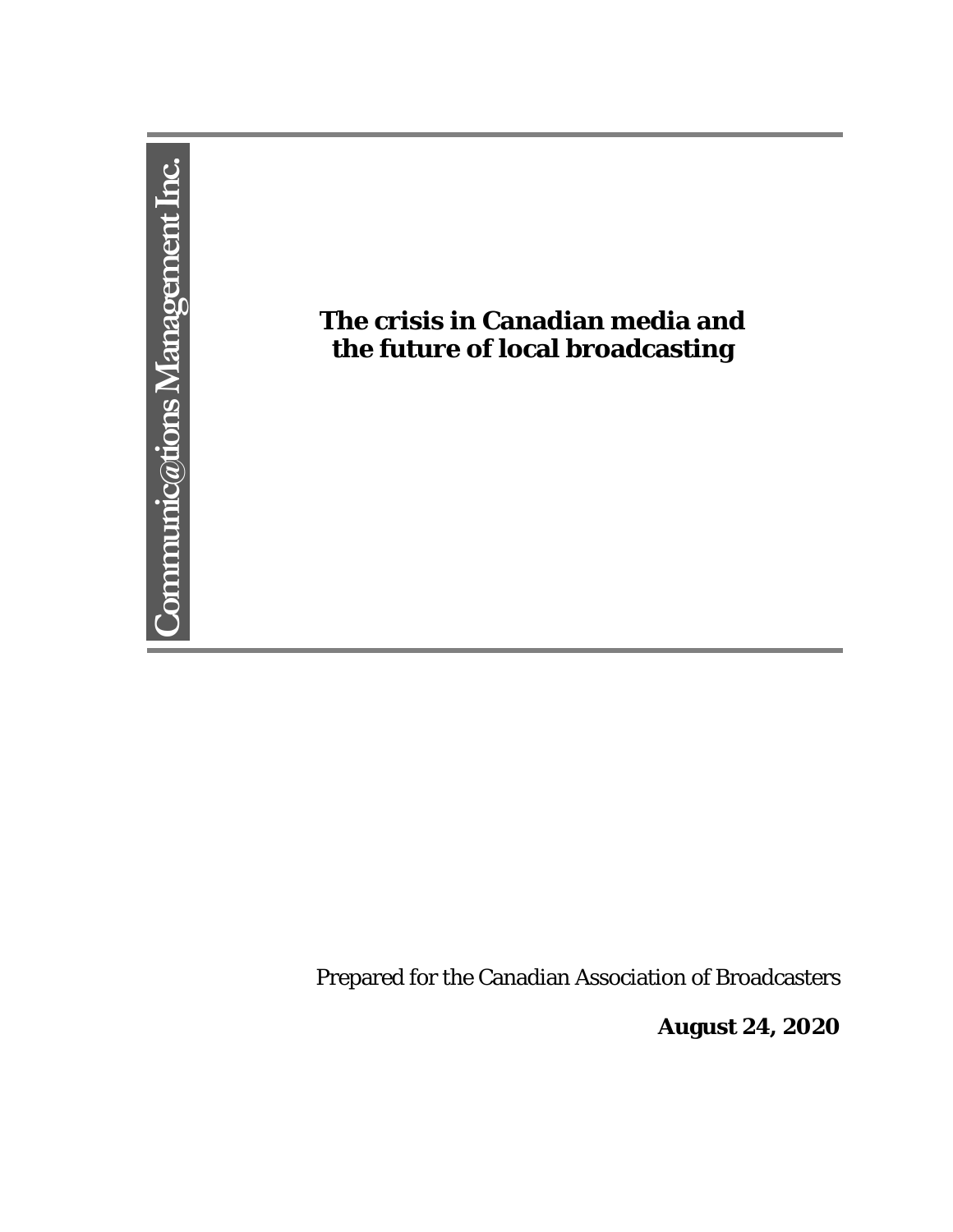# **Table of contents**

| The relationship between internal cross-subsidies and market structure  4     |  |
|-------------------------------------------------------------------------------|--|
| The relationship between media advertising and broader economic indicators  4 |  |
|                                                                               |  |
|                                                                               |  |
|                                                                               |  |
|                                                                               |  |
|                                                                               |  |
|                                                                               |  |
|                                                                               |  |
| Forty per cent of private radio stations had negative PBIT in 2019 12         |  |
| Projected impact of the pandemic on Canadian private radio                    |  |
|                                                                               |  |
|                                                                               |  |
|                                                                               |  |
|                                                                               |  |
|                                                                               |  |
|                                                                               |  |
| Trends and projections for Canadian private conventional television 18        |  |
| Private conventional television advertising is no longer tracking GDP 19      |  |
|                                                                               |  |
| Seventy per cent of private conventional television reporting units had       |  |
|                                                                               |  |
| Projected impact of the pandemic on Canadian private conventional television  |  |
|                                                                               |  |
|                                                                               |  |
|                                                                               |  |
|                                                                               |  |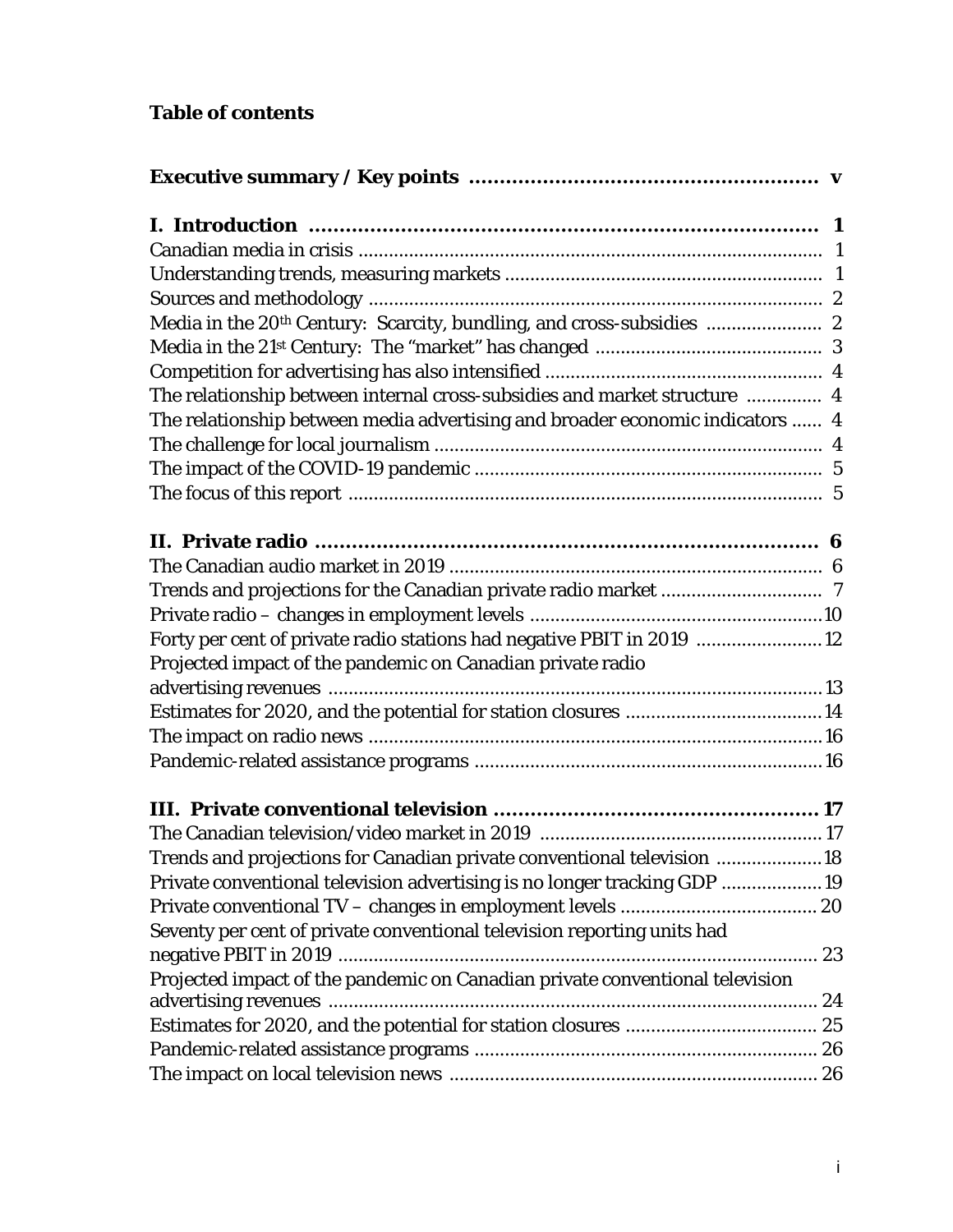# **Table of contents (continued)**

| Additional data on employee trends for private radio, by language  33 |  |
|-----------------------------------------------------------------------|--|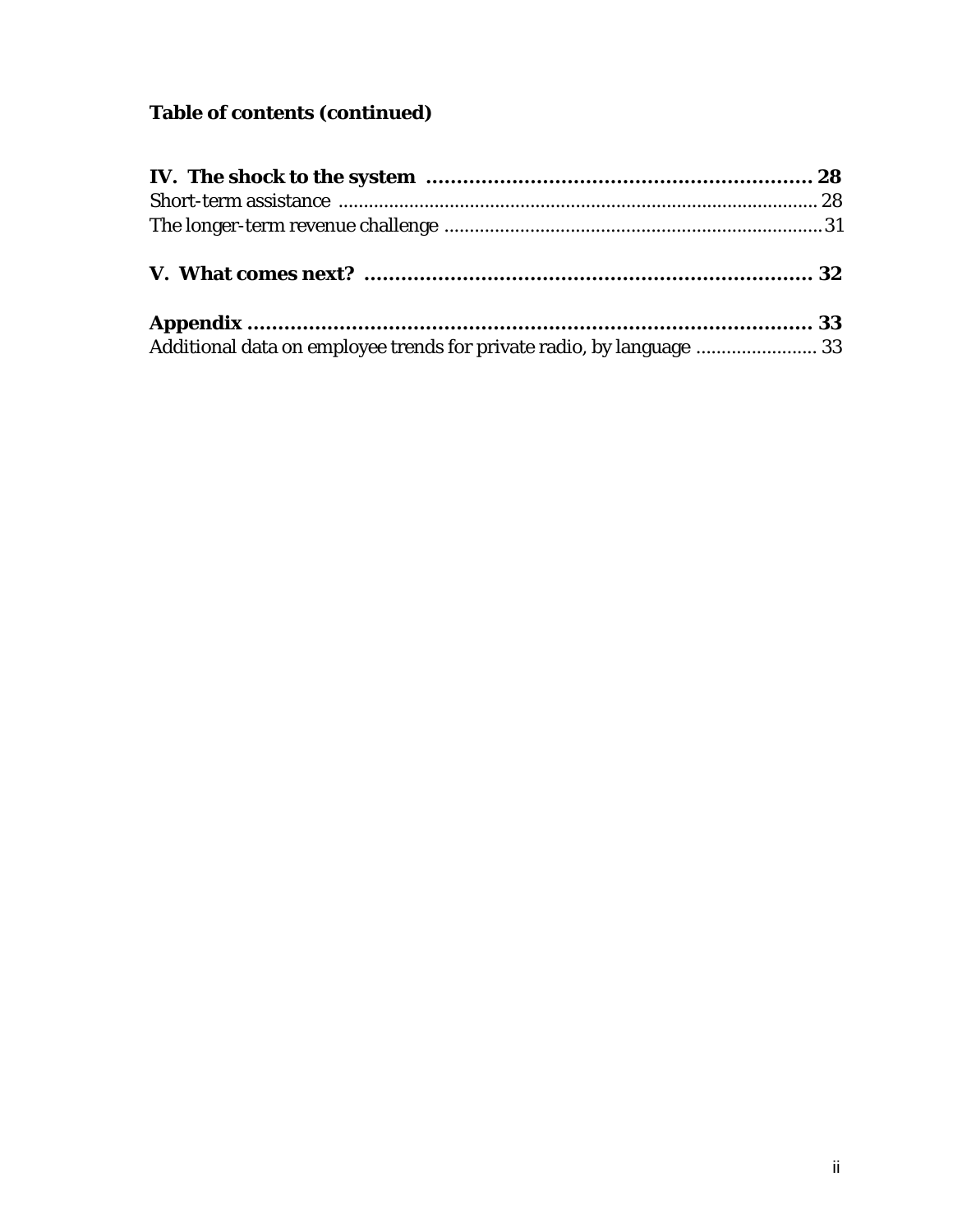# **List of figures**

| 2. Private radio - trends in total operating revenue, total advertising sales, and PBIT,          |    |
|---------------------------------------------------------------------------------------------------|----|
|                                                                                                   |    |
|                                                                                                   |    |
|                                                                                                   |    |
| 5. Private radio advertising revenues per \$1,000 of retail trade, Canada, 1979-2019  9           |    |
|                                                                                                   |    |
| <b>7.</b> Private radio, total employment, by expense category, 2014-2019,                        |    |
|                                                                                                   |    |
| 8. Actual advertising revenue, private radio, Canada, 2015-2019, and projected                    |    |
| advertising revenue to 2025, indicating pre-pandemic and post-pandemic projections 14             |    |
|                                                                                                   |    |
| <b>10.</b> Private conventional television – trends in total operating revenue, total advertising |    |
|                                                                                                   |    |
| 11. GDP and advertising on Canadian television services, 1995-2000,                               |    |
|                                                                                                   |    |
| 12. Total employees in private conventional television, Canada, 1999-2019 21                      |    |
| <b>13.</b> Private conventional TV, total employment, by expense category, 2014-2019,             |    |
|                                                                                                   | 22 |
| 14. PBIT as % of total operating revenue, private conventional TV,                                |    |
|                                                                                                   | 23 |
| 15. Cumulative PBIT losses, private conventional television, Canada, 2015-2019  24                |    |
| <b>16.</b> Actual advertising revenue, private conventional TV, Canada, 2015-2019, and            |    |
| projected advertising revenue to 2025, indicating pre-pandemic and post-pandemic                  |    |
|                                                                                                   | 25 |
| 17. Projected cumulative advertising revenue losses (compared to pre-COVID projections),          |    |
|                                                                                                   |    |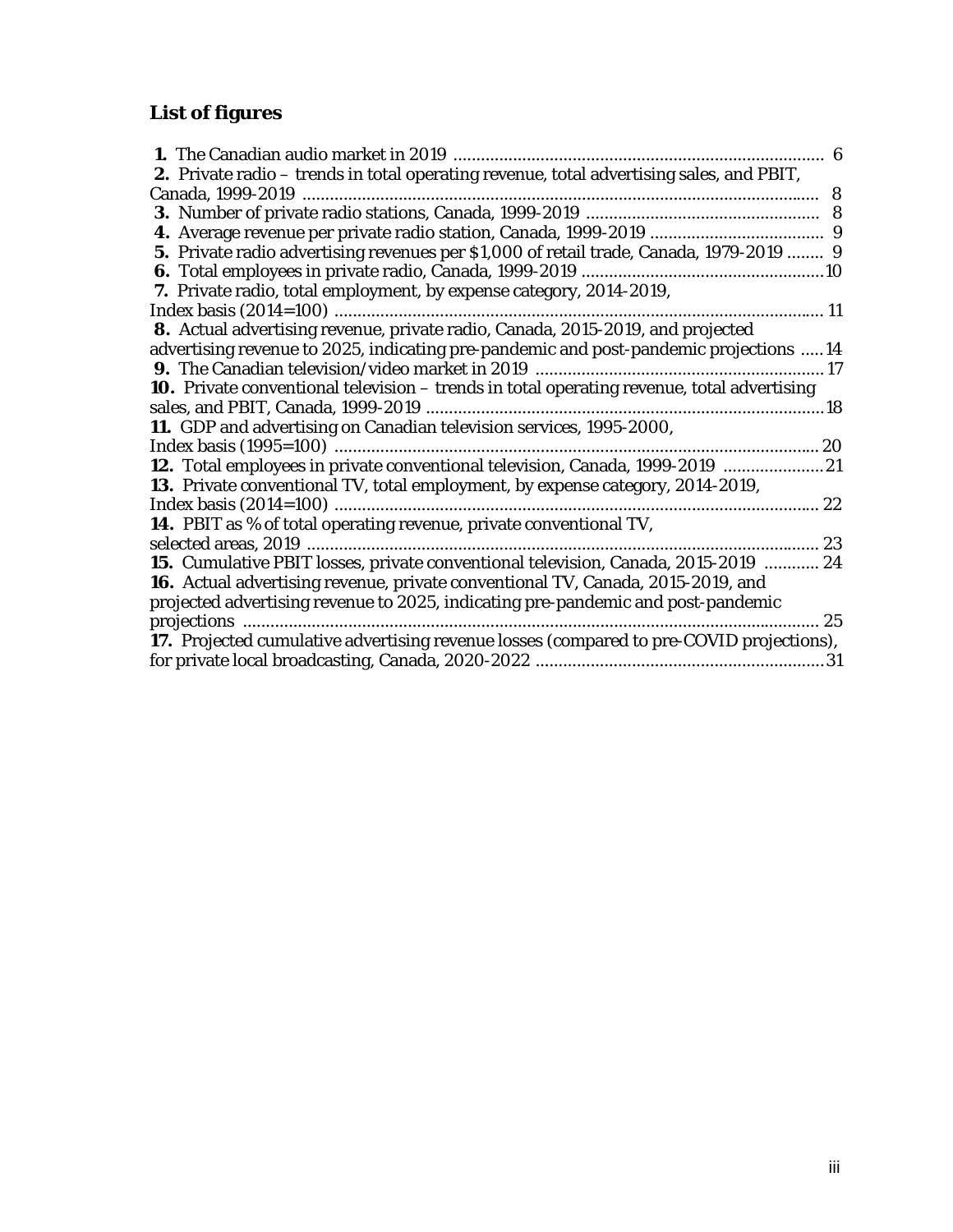# **List of tables**

| 1. Numbers of employees, by expense category, private radio, Canada, 2014-2019  11<br><b>2.</b> Private radio by total operating revenue, PBIT, and by groups of stations within |  |
|----------------------------------------------------------------------------------------------------------------------------------------------------------------------------------|--|
|                                                                                                                                                                                  |  |
| 3. Private radio by total operating revenue, PBIT, and by selected groups of stations,                                                                                           |  |
|                                                                                                                                                                                  |  |
| 4. Estimated operating revenue and PBIT, Canadian private radio, 2020  15                                                                                                        |  |
| 5. Numbers of employees, by expense category, private conventional television,                                                                                                   |  |
| 22                                                                                                                                                                               |  |
| 6. Private conventional television by total operating revenue, indicating positive and                                                                                           |  |
| 23                                                                                                                                                                               |  |
| 7. Spending on News by Canadian television services, and shares of news viewing by                                                                                               |  |
| 27                                                                                                                                                                               |  |
| 8. Shares of news viewing by Canadians to news on selected television services, 2019 27                                                                                          |  |
| 9. Private radio, Canada - summary data for "average" month in 2019                                                                                                              |  |
|                                                                                                                                                                                  |  |
| 10. Private conventional television, Canada - summary data for "average" month in 2019                                                                                           |  |
|                                                                                                                                                                                  |  |
|                                                                                                                                                                                  |  |

# Appendix:

| Numbers of employees, by expense category, private radio, Canada, 2014-2019: |  |
|------------------------------------------------------------------------------|--|
|                                                                              |  |
|                                                                              |  |
|                                                                              |  |
|                                                                              |  |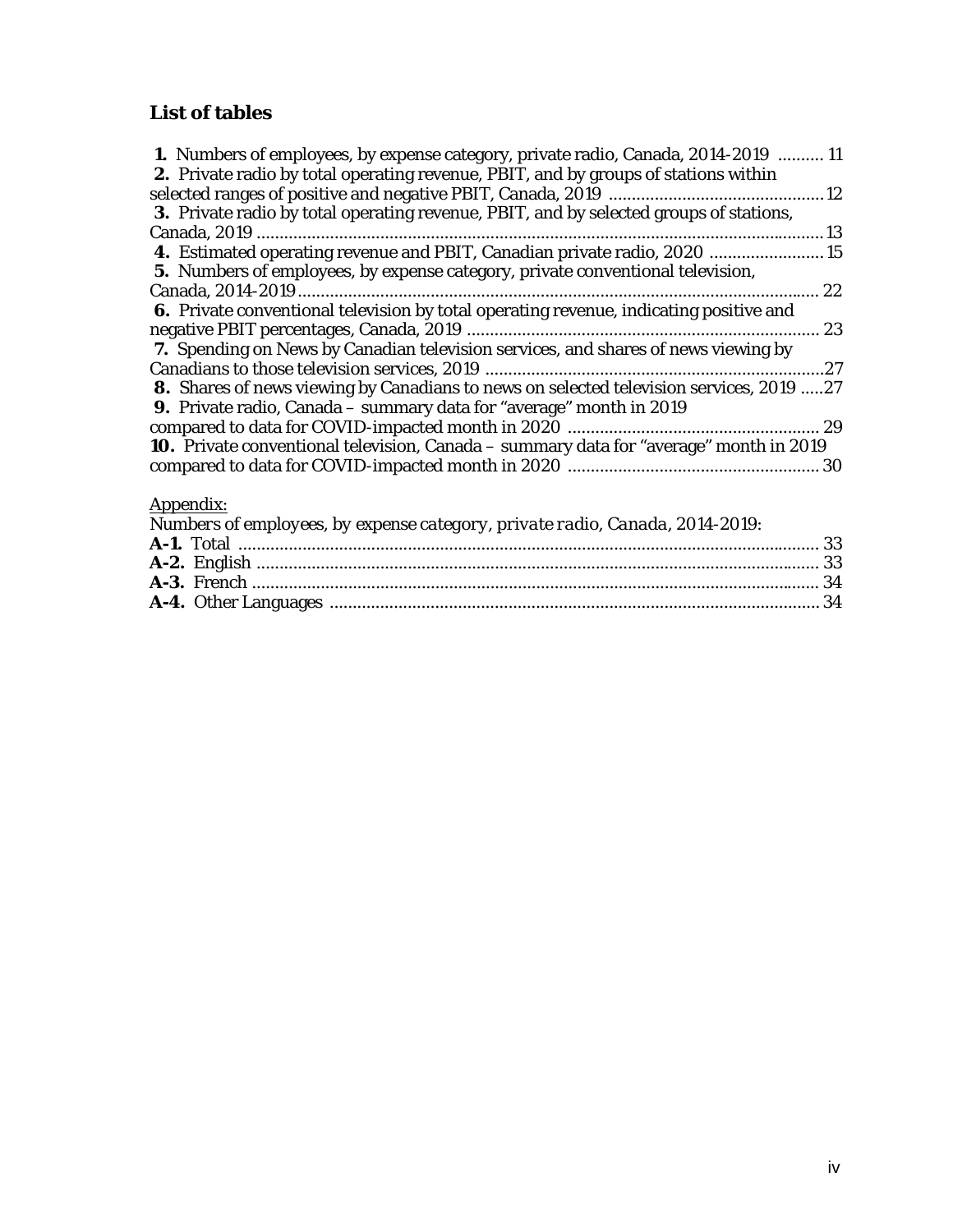### **I. Introduction**

- Canadian media are in crisis, with corresponding challenges to the sustainability of local journalism
- A combination of long-term trends and the economic shock of the COVID-19 pandemic could lead to an advertising revenue shortfall exceeding \$1 billion for Canada's local private broadcasters, between 2020 and 2022
- By 2025, many markets could be without local print newspapers, leaving private local broadcasters as the main providers of local news – but those local broadcasters (radio and television) also face economic challenges
- For much of the  $20<sup>th</sup>$  Century, media benefited from scarcity, and the ability to internally cross-subsidize, to support non-profitable parts of the media "bundle"
- The Internet has disrupted that long-standing media model
- In the 21<sup>st</sup> Century, the media "market" has changed, and consumers choose from content in a relevant market that includes far more than just local or national broadcasters
- One result of that increased competition is that traditional advertising-based media no longer grow in tandem with general economic indicators – a "danger signal" for the future of those media
- Local journalism is challenged because it can no longer benefit from internal cross-subsidies to the same degree as in the past
- The impact of the COVID-19 pandemic on broadcasting has been severe and abrupt, and has accelerated negative trends that were already in place

### **II. Private radio**

- In 2019, Canadian private radio accounted for just over 50 per cent of the relevant audio market in Canada
- Market shares of broadcasters are much lower in the total audio market than they are in the private radio market only
- Canadian radio advertising has been declining in recent years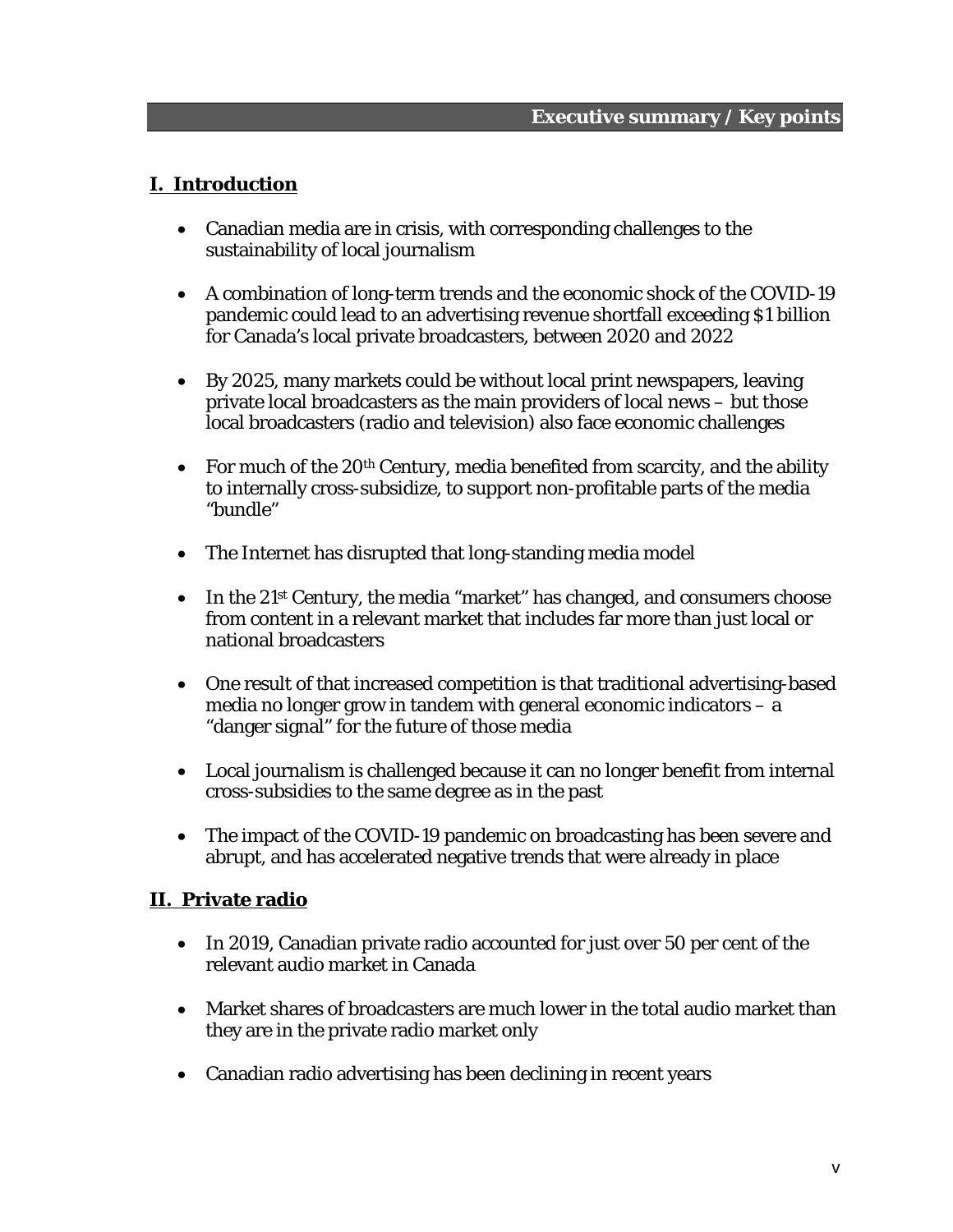- Radio advertising as a function of retail trade was relatively constant from 1993 to 2012, but has declined significantly since 2013
- The number of employees in private radio has declined since 2011, but broadcasters have endeavoured to limit declines in programming functions
- Stations under group ownership were able to use technology to share administrative costs, in order to limit reductions in programming
- Although private radio overall had a positive PBIT percentage (profit before interest and taxes, as a percentage of total operating revenue), 40 per cent of Canada's private radio stations had negative PBIT percentages in 2019
- The projected advertising revenue for Canadian private radio in 2020 is expected to be \$383 million lower than it was in 2019
- The projection for 2020 is that more than 50 per cent of stations will have negative PBIT – 396 out of 737 stations
- As many as half of those 396 stations might be at risk of closure  $-50$  in the next four to six months, and then 100-150 more in the next six to 18 months
- The most vulnerable are AM stations, independent stations in smaller markets, and some money-losing stations within groups, for which profits in some stations will no longer be able to compensate for losses in others
- Staff reductions and/or station closures could have a serious negative impact on the ability to sustain current levels of local radio news and community information

# **III. Private conventional television**

- Private conventional television advertising revenue in Canada declined in six of the eight years after 2011
- According to Statistics Canada, between 2015 and 2019, private conventional television had a cumulative negative PBIT of -\$681 million
- The growth rate for private conventional television advertising in Canada fell below the growth rate for Gross Domestic Product in 2000; the growth rate for all television advertising on Canadian services fell below the growth rate for GDP in 2011
- The total number of employees in private conventional television fell from 8,307 in 2006 to 4,779 in 2019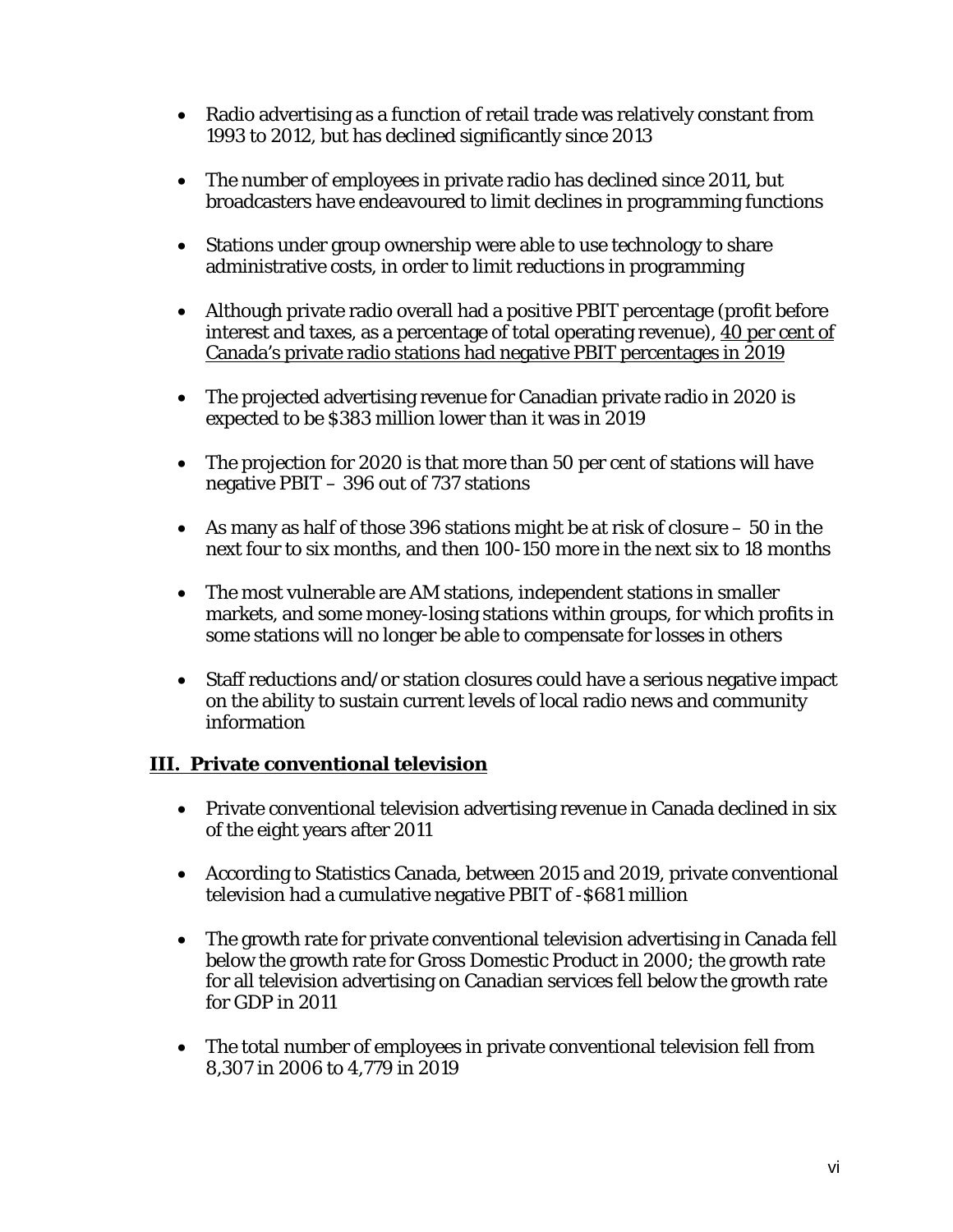- As was the case with radio, stations under group ownership were able to use technology to share administrative costs, in order to limit reductions in programming
- According to Statistics Canada, 70 per cent of private conventional TV reporting units had negative PBIT in 2019
- The projected advertising revenue for private conventional television in 2020 is expected to be \$276 million lower than the actual results for 2019
- The percentage of stations with negative PBIT could grow from 70 per cent in 2019 to over 80 per cent in 2020
- Almost half of the stations could be at risk of closure in the next 12 to 36 months – perhaps more than 40 stations – depending on licence conditions and the timing of licence renewals
- The most likely closures will take place in single-station smaller markets in Western Canada, Atlantic Canada, and Ontario
- Reductions could also occur in larger markets; for example, a four-station market could become a three-station market
- In the case of station groups, profitable operating units, either within private conventional TV, or in adjacent services (e.g., discretionary) might not be sufficiently profitable to cover continuing losses
- Private conventional television is a major spender on local news for Canadians, and the main viewing choice for news by Canadians; the ability to maintain that local news is challenged by both the short-term and long-term economic trends

# **IV. The shock to the system**

- The COVID-19 pandemic has led to severe reductions in advertising revenue
- For April-June 2020, private radio experienced a 63.5 per cent drop in advertising revenue, compared with the same months in the previous year
- For April-June 2020, private conventional television experienced a 43.8 per cent drop in advertising revenue, compared with the same months in the previous year
- While emergency assistance programs have helped, such programs appear to cover only part of the revenue losses noted above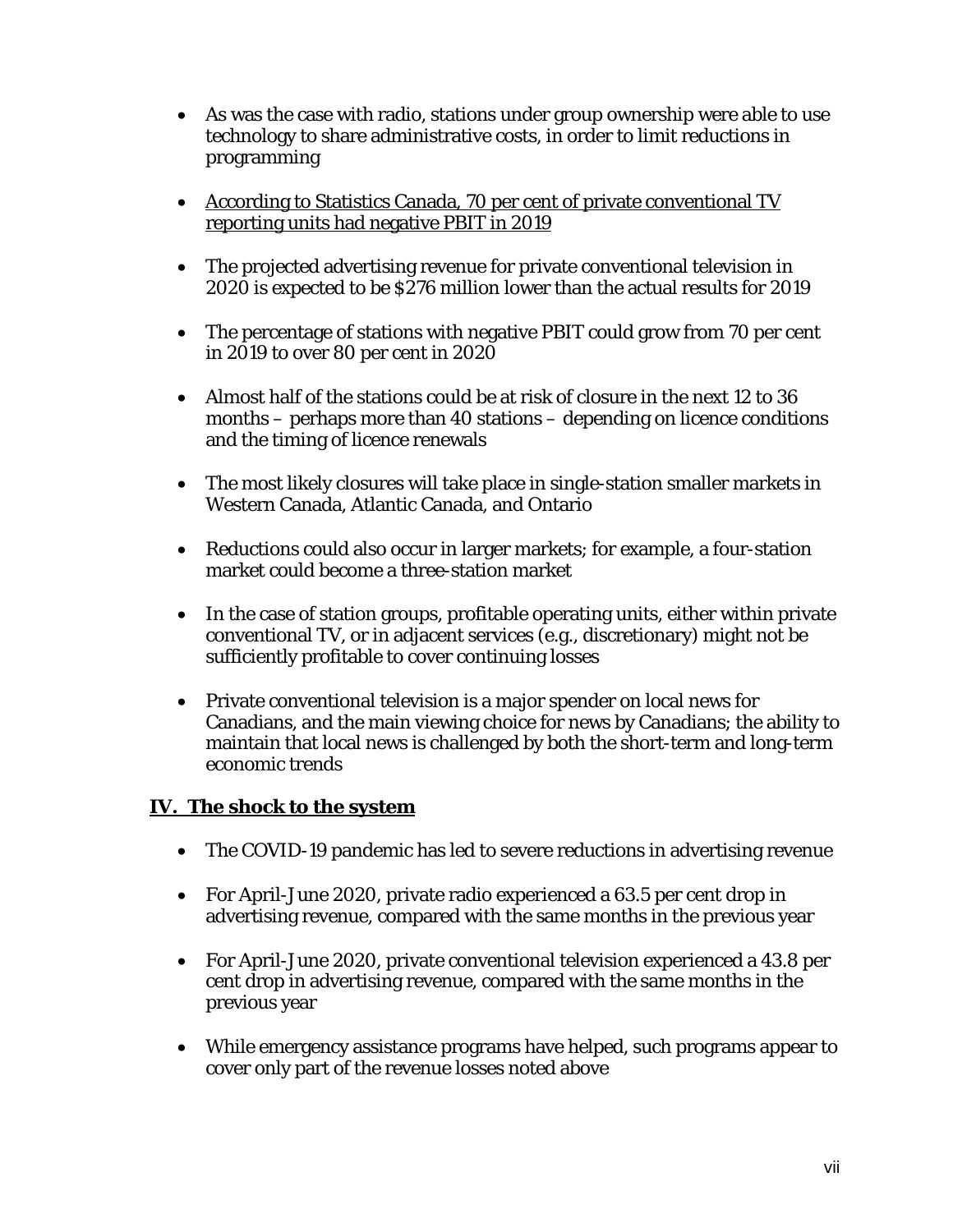Looking at the current and next two broadcast fiscal years (2020-2022), the projected cumulative advertising revenue losses for Canada's local private broadcasters could total \$1.06 billion

# **V. What comes next?**

We have set out a very brief outline that describes immediate measures needed to sustain the industry, and also noted the need for a holistic review of the future of media in Canada.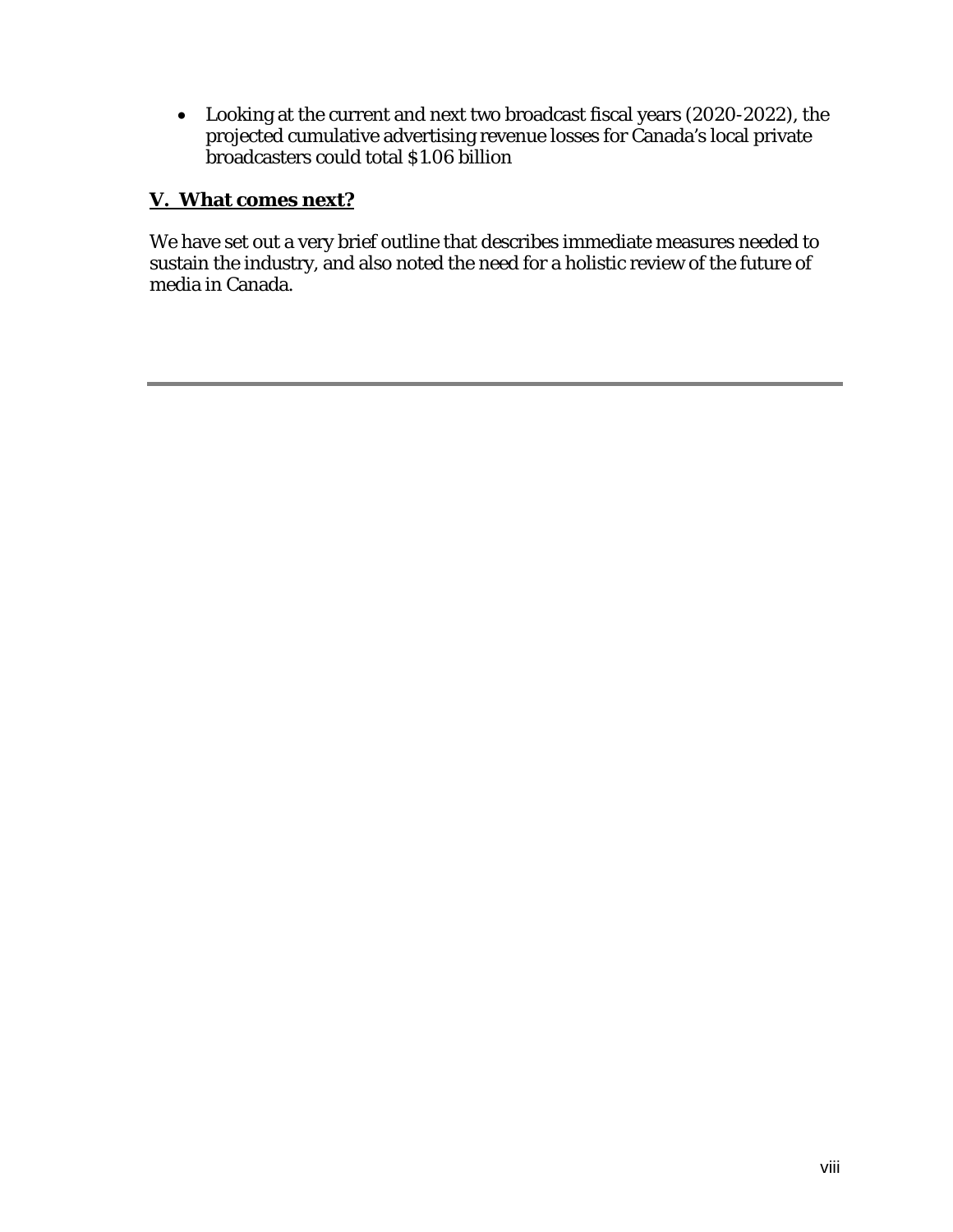### **Canadian media in crisis**

Canada's traditional media industries are in crisis.

A combination of long-term trends and the economic shock of the COVID-19 pandemic could lead to an advertising revenue shortfall exceeding \$1 billion for Canada's local private broadcasters, between 2020 and 2022.

And one of the most serious consequences could be a reduction in the resources available for local journalism – the stories of our communities, the scrutiny of our institutions, and an important ingredient in the functioning of our local, provincial and national democracies.

The crisis has affected both print and broadcast media, and the economic impact of the COVD-19 pandemic has accelerated previous, longer-term, negative trends.

This report has been prepared to help place those trends into context, with a focus on local broadcast media. It deals with those longer-term trends, and also quantifies the most recent data for the size and structure of the broader markets within which Canadian broadcast media now operate.

#### **Understanding trends, measuring markets**

This report starts with a general outline of the macro-economic trends affecting media – and local media in particular – and then focuses on providing accurate measurements of the full extent of the competition faced by Canadian broadcasters.

Those measurements are important, for at least two main reasons:

- 1. First, they help us create benchmarks against which we can assess any shortterm assistance measures proposed in response to the pandemic; and
- 2. Second, they help us to better understand the actual position of Canadian industries (such as private radio or private conventional television) and organizations within the rapidly-expanding number of choices from which Canadian consumers now access information and entertainment.

In other words, an accurate measurement of markets and market shares can be a valuable tool in informing public policy. As will be documented below, something that might seem to be a "large" market share if viewed only within the Canadianowned component of a market might actually have a very modest share of the total relevant market as defined by Canadian consumers.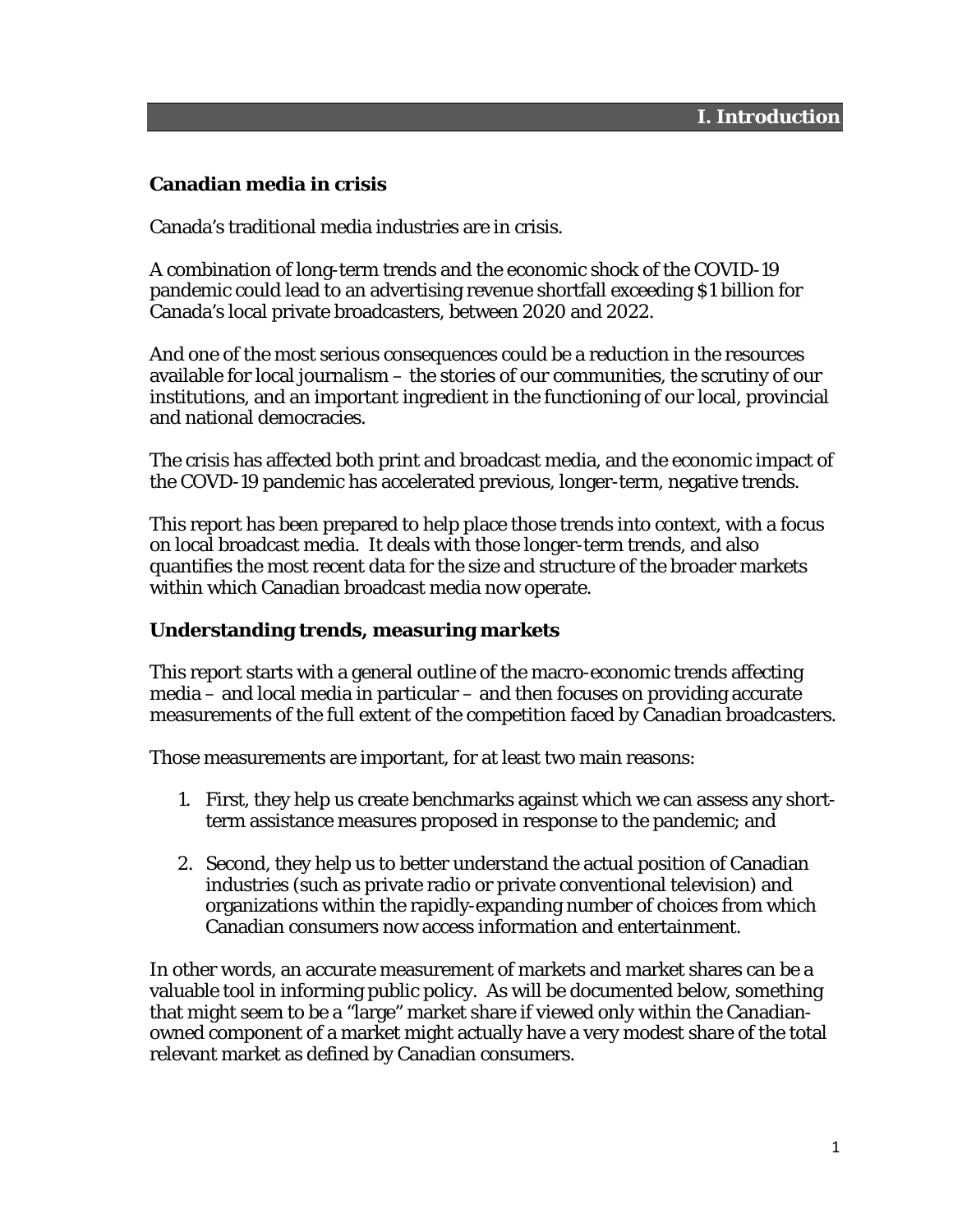# **Sources and methodology**

The main sources of data in this report are Statistics Canada and the CRTC, along with industry tracking data.<sup>1</sup> In addition to published data, we have been able to access a number of custom tabulations from Statistics Canada, which provide additional insights into the operational results for local broadcasting.

Where projections have been used, they have been based on recent trends within each industry sector, and benchmarked to broader indicators like retail trade and Gross Domestic Product (GDP).

# **Media in the 20th Century: Scarcity, bundling, and cross-subsidies**

For most of the 20th Century, media were intermediaries based on scarcity, which led to their development as "bundled" products. Newspapers, for example, were a product that bundled news, opinion, entertainment, display advertising and classified advertising – and a product that was able to use profitable parts of the bundle to internally cross-subsidize unprofitable parts of the bundle.

Newspapers also had a "gatekeeper" function – they contained news from other places that was not easily-available to their local audiences.

But the Internet changed that:

- 1. It offered far more competition for consumers' time and attention, thereby reducing the time and attention paid to traditional media; and
- 2. It made it possible to strip out profitable parts of the bundle and offer those parts in competition with local media. An early example is classified advertising, as online-only services like Craigslist and Kijiji were able to strip those revenues away from newspapers.2

When conventional (over-the-air) television first started, the local television station had the benefit of its own type of bundling. All genres of programming flowed to consumers through those local stations – news, entertainment, sports, etc. – and the profits from some genres helped to subsidize losses on other genres.

In the case of Canadian private conventional television in particular, for many years, part of the underlying business model was to use the margins earned on broadcasting U.S. programs to help to subsidize the revenue shortfall in Canadian programming, which has become much more difficult with the recent rapid growth of Internet-delivered "over-the-top" (OTT) alternatives.

<sup>&</sup>lt;sup>1</sup> Please note that economic data for broadcasters are for years ending August  $31^{st}$ .<br><sup>2</sup> The combined classified advertising revenue of Canadian daily newspapers was \$875 million in 2005. By 2018, that had been reduced to only \$77 million – a decline of over 90 per cent, which was also greater than the decline in circulation over the same period. (Source: Classified revenue data from ThinkTV; circulation analysis from Communications Management Inc.)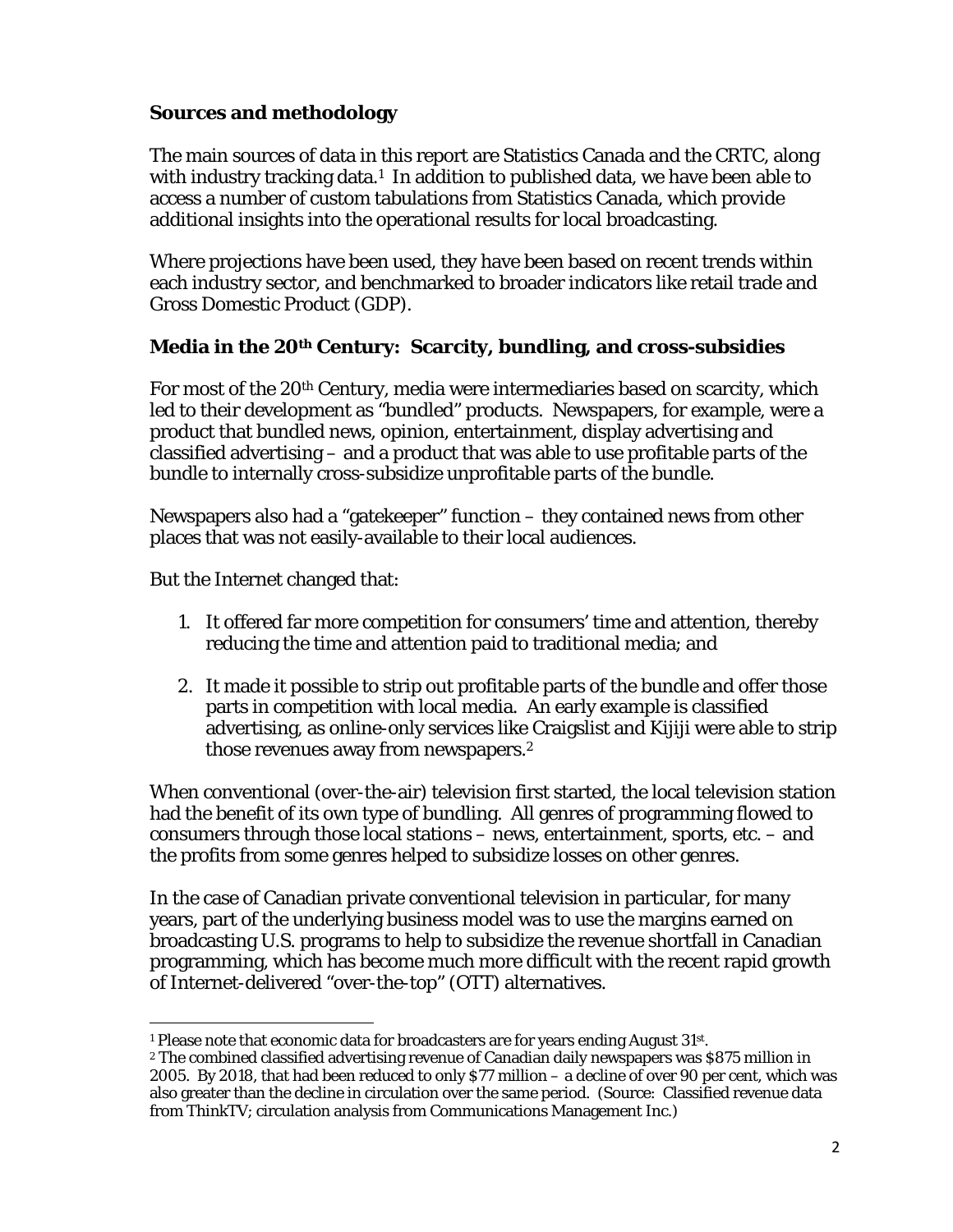Private radio is also subject to increasing competition from online alternatives, both in terms of programming choices and targeted advertising. Moreover, there are serious warning signs contained within the data for radio's economic performance.

# **Media in the 21st Century: The "market" has changed**

In addition to altering the ability of media to cross-subsidize, technology has also changed the definition of a media "market".

For most of the 20th Century, consumers generally purchased, read, listened and watched media located in their local market, even for content that originated elsewhere. Some media (e.g., magazines) were national in nature, and there was some consumption of cross-border or international media.

For the most part, however, the definition of the media "market" was relatively straightforward, as was the calculation of market shares.

That is no longer the case. Any market definition today must include digitallydelivered competing print, audio and video media that originate elsewhere, but take time, attention, and dollars away from our traditional local and national media.

Thus, our definition of media market economics must evolve to take that into account, with proper parameters for defining what is called the "relevant market". According to the European Union:

A relevant product market comprises all those products and/or services which are regarded as interchangeable or substitutable by the consumer, by reason of the products' characteristics, their prices and their intended  $use<sup>3</sup>$ 

In other words, the consumer is at the centre of this definition.

When we count all of the competing sources used by Canadian consumers, we find that the relevant market is much larger than just Canadian media. As a result, the nature of the market itself has changed, and the market shares for Canadian media companies are much lower than they would be if those non-Canadian media were not part of the market.4

As will be indicated below, in the total relevant market for television/video in 2019, the entire Canadian private conventional television industry only had a 13.2 per cent share of the total relevant market.5

 <sup>3</sup> *Official Journal of the European Communities*, "Commission Notice on the definition of relevant market for the purposes of Community competition law" (97/C 372/03), 9 December 1997 [accessed online at http://eur-lex.europa.eu].

<sup>4</sup> That change also challenges many of the regulatory tools that originated in the context of a different economic structure.

<sup>5</sup> In its 2017 *Communications Monitoring Report*, on page 152, the CRTC included a useful diagram indicating the greatly-expanded number of sources of content in the television/video market.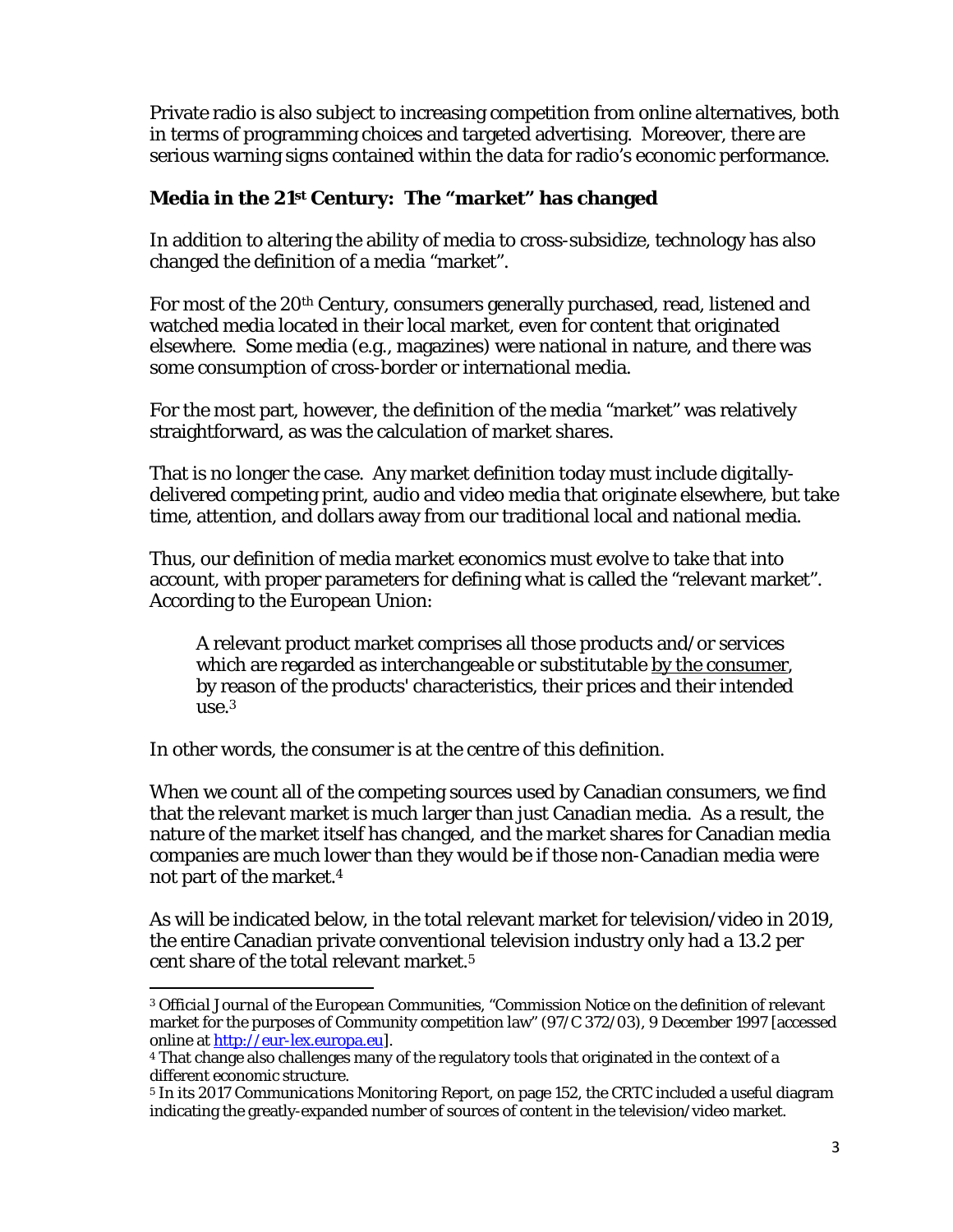# **Competition for advertising has also intensified**

In addition to an expanded number of competitors for Canadians' time and attention within audio or video markets, those markets are also facing increased competition for advertising dollars from other media, particularly from digital alternatives, many of which are not based in Canada.

### **The relationship between internal cross-subsidies and market structure**

The role of internal cross-subsidies in the traditional media business is reflected in both the functions of an individual operating unit, and also in the joining together of a number of operating units into groups.

As long as individual operating units had the benefit of internal cross-subsidization, it was possible to combine profit and public service, with a net positive result.

When new technologies changed the balance between revenues and costs within individual operations, one of the responses was consolidation, which allowed sharing of a number of common expenses as a way of reducing administration costs, with less of an impact on content-related costs.

The data in subsequent sections will demonstrate how, in the face of declining revenues, both Canadian private radio and private conventional television have, in fact, reduced administrative functions more sharply than reductions in programming.

But, as the data also indicate, we appear to be approaching the point at which the profits in some functions or units will no longer be sufficient to compensate for the increasing losses in other functions or units, and the balance could shift toward unacceptably-low profit margins or even permanent losses.

### **The relationship between media advertising and broader economic indicators**

As one tracks the economic performance of traditional media, one finds changes in the long-standing links between broader economic indicators and advertising on those media. Private radio, for example, used to have a fairly consistent relationship with retail trade, but that is no longer the case.

And the altering of that relationship is both a reflection of the growth of competing online digital alternatives, and a danger signal for future advertising expectations.

# **The challenge for local journalism**

While the trends described above obviously have broader business implications, they should be a major concern for public policy because of the potential impact on local journalism.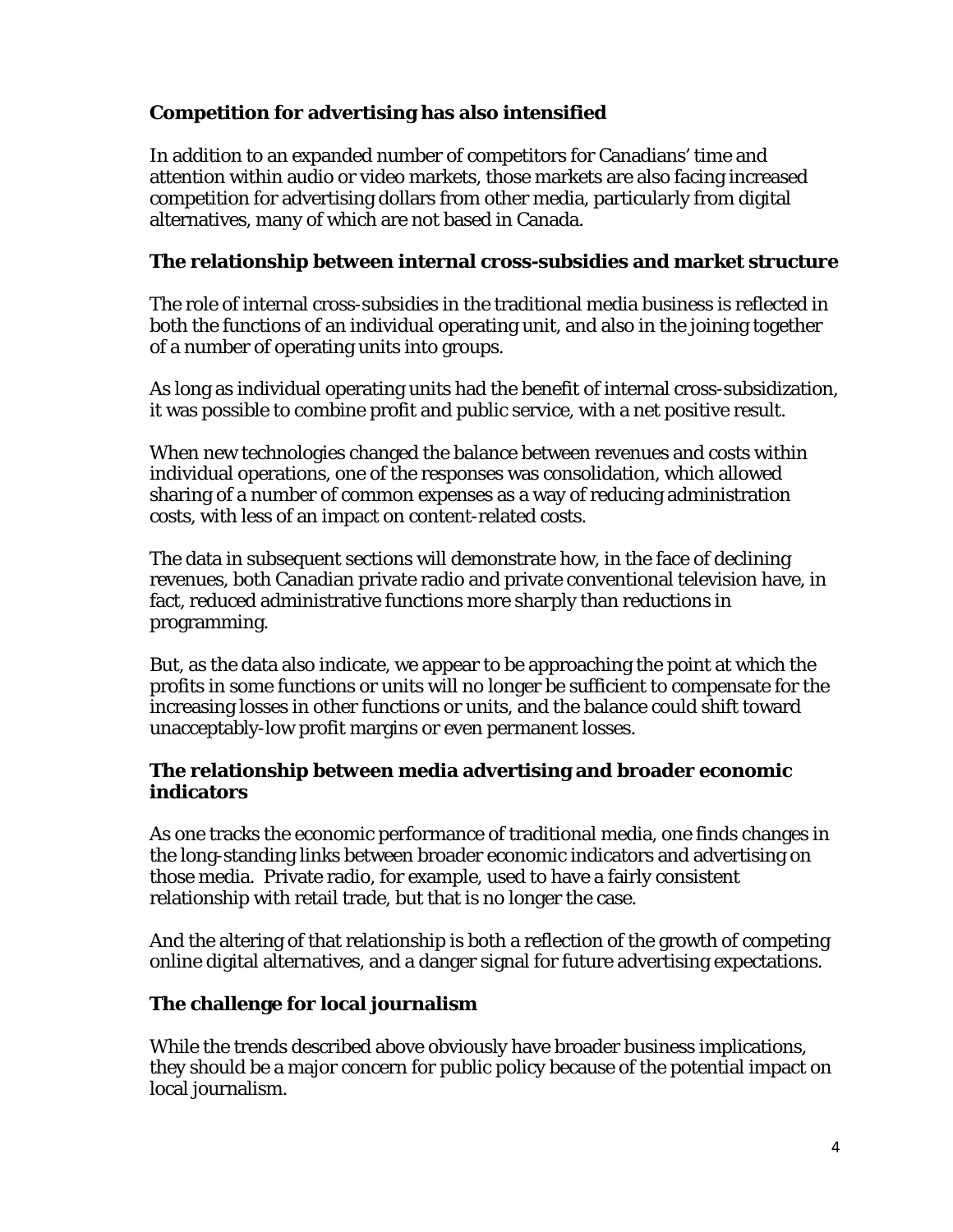In other words, the reduction in media's ability to cross-subsidize creates a significant economic challenge to their ability to maintain local journalism.

A small number of national or international, general and/or special interest, media may still be able to aggregate audiences across wider territories for their content or opinion, but they do not answer some fundamental local questions: Who will cover the Legislature? Who will cover City Hall? Who will cover the School Board?

In local communities across Canada, those questions now take on added urgency, particularly with the accelerated negative results for newspapers. We could be five years or less away from a situation in which many local communities will be depending primarily on local broadcasting for local coverage, in the absence of a printed local newspaper.

# **The impact of the COVID-19 pandemic**

Clearly, these questions now have become more urgent because of the COVID-19 pandemic. But it is necessary to understand two important points:

- 1. The pandemic did not cause many of the current problems; it accelerated the negative trends that were already in place.
- 2. When the pandemic ends, it is unrealistic to expect traditional media to immediately jump back to the pre-pandemic economic levels.

There has been much speculation in the last few months about the "shape" of the economic recovery. Will it be a "V" (a rebound from the low point, back to the previous level) or a "U" (a slower and longer process)? As will be indicated below, it appears that the most likely pattern for the revenue of Canadian private radio and private conventional television will resemble "a V with an incomplete rebound". In other words, some of the revenue will come back, but not all of it.

The severity of the pandemic shock cannot be overstated. Since March, private local broadcasters in Canada have experienced severe monthly declines in revenue, with assistance programs likely able to replace only part of those losses.

# **The focus of this report**

The focus of this report is mainly on two components of the Canadian broadcasting industry – private radio and private conventional television – because those two components:

- Are the main broadcast vehicles for local news in Canada;
- Rely almost totally on advertising for their revenue;
- Were already facing downturns in revenue and/or profitability; and
- Are likely to have the most urgent need for assistance.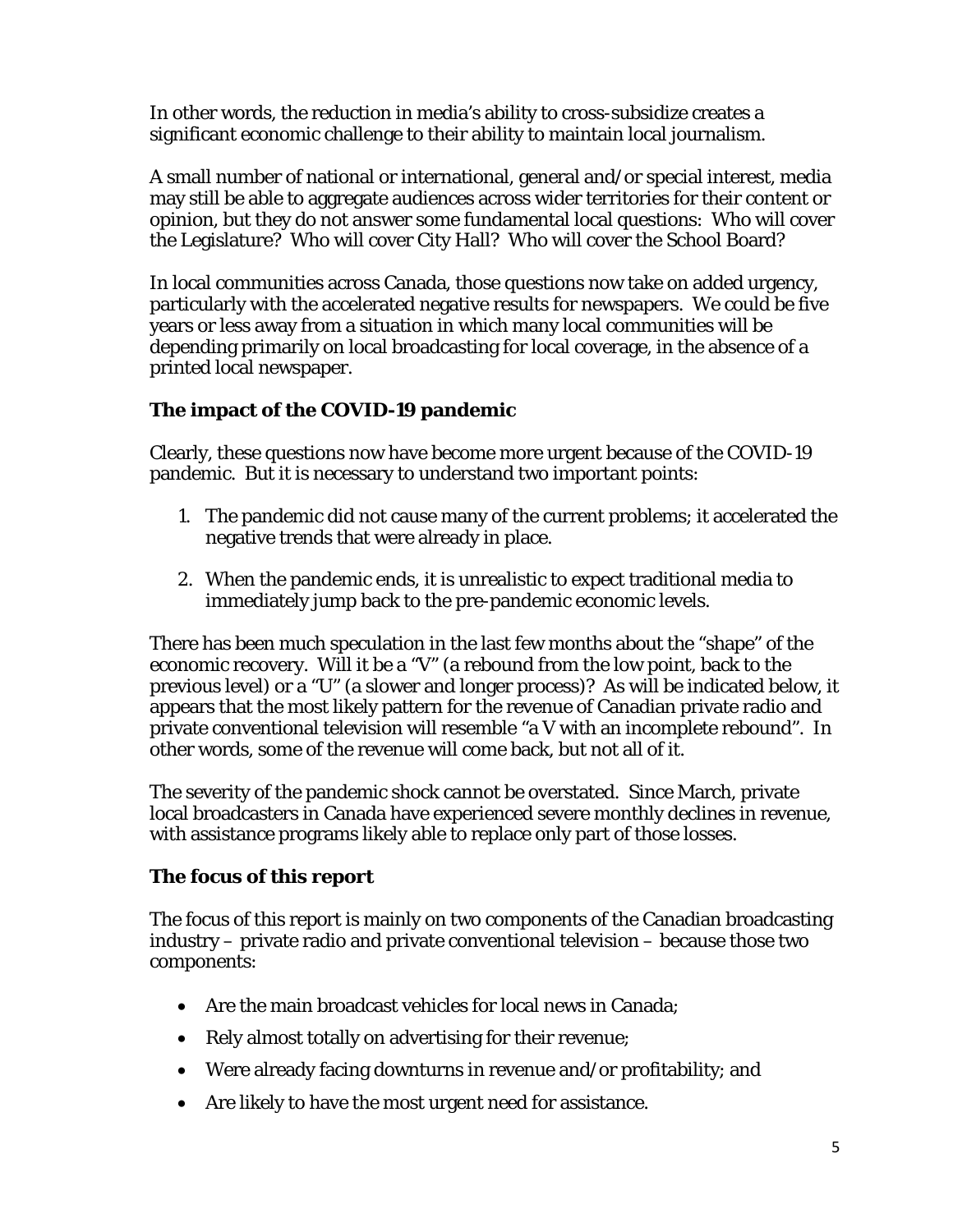### **The Canadian audio market in 2019**

In Figure 1, we have summarized the main components that made up the Canadian audio market in 2019.



**Figure 1.**  The Canadian audio market in 2019:

SOURCE: CRTC; Statistics Canada; Communications Management Inc.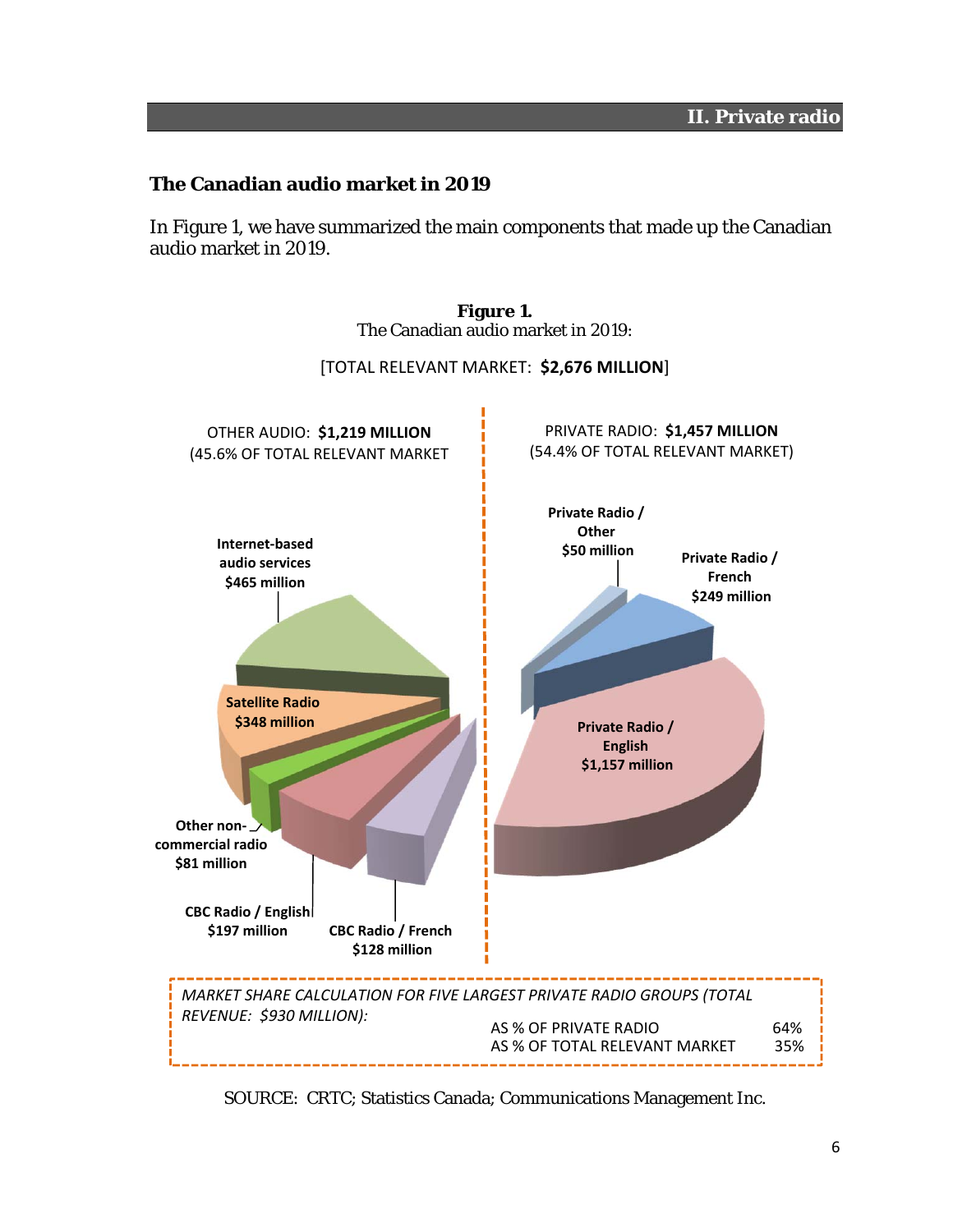As indicated in Figure 1, the total Canadian revenue for those components in 2019 was about \$2.7 billion, with Canadian private radio accounting for just over half that total – a reduction from its pre-Internet share of the audio market.<sup>6</sup>

Figure 1 also allows us to refine the calculation of the market share held by a specific group or organization. If one were to total the 2019 revenues of the five largest private radio groups in Canada, their combined market share of just the private radio component would be 64 per cent. However, if the market share is calculated using the entire relevant market as the base, their combined market share would only be 35 per cent – a much more realistic assessment of their actual competitive position.

### **Trends and projections for the Canadian private radio market**

In Figure 2, we have tracked private radio's total revenue, total advertising sales, and profit before interest and taxes (PBIT), from 1999 to 2019.7

As can be seen in Figure 2, with the exception of a cyclical dip due to the 2008- 2009 economic downturn, private radio revenues in Canada grew in most years from 1999 to 2013. However, those revenues began to decline in 2014, and were almost \$160 million lower in 2019 than they were in 2014.

In Figures 3 and 4, we present data for the number of private radio stations in Canada over the same time period, and for the average revenue per station. The number of private radio stations grew from 493 in 1999 to 737 in 2019. As indicated in Figure 4, the average revenue per station was approximately the same in 2019 as it was in 1999 – about \$1.98 million.

Because of the local nature of the medium, radio advertising has historically been linked to retail trade. The linkage can be expressed as radio advertising revenues per \$1,000 of retail trade. As indicated in Figure 5, those linkages stayed within relatively narrow ranges from 1979-1992 (about \$4.00 per \$1,000), and from 1993- 2012 (about \$3.50 per \$1,000). However, the linkage fell sharply after 2012, from \$3.31 per \$1,000 in 2013 to \$2.33 per \$1,000 in 2019.

That change helps to explain the revenue decline over the same time period, and is an indicator of a) the changing structure of the retail market; and b) the increase in the number of competitors for local advertising, particularly from online digital alternatives.

#### *… text continues on page 10*

<sup>&</sup>lt;sup>6</sup> We have developed estimates for the main components in the relevant market. It should be noted that there may be some smaller components that have not been included. For example, although declining, there were still some sales of physical recorded music in 2019. Thus, the estimate for the size of the total relevant market might be slightly understated.

<sup>7</sup> Please note that the data on private radio in this section are based on data from Statistics Canada. The CRTC also produces data for private radio, and the broad trends in data from the two sources are similar.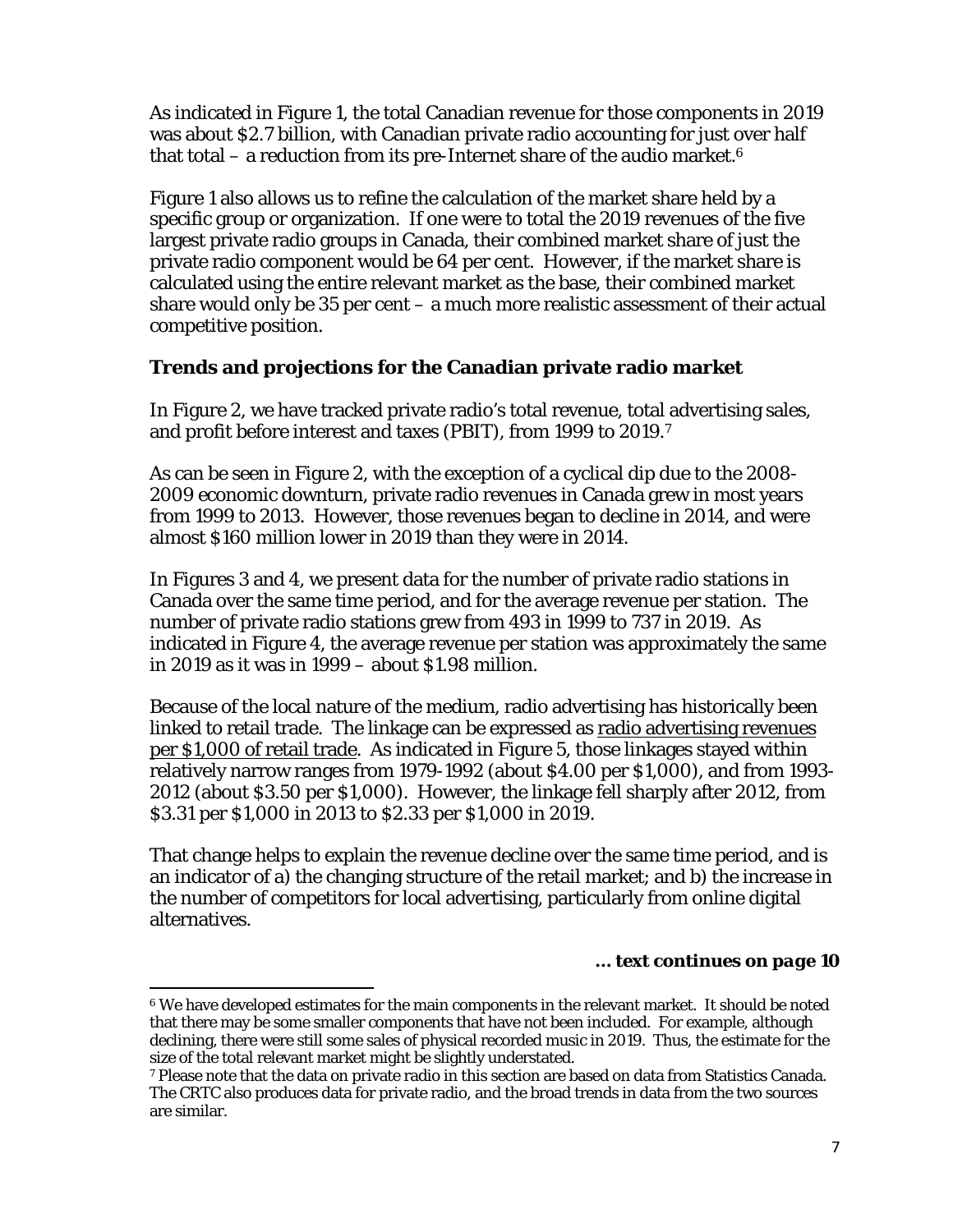**Figure 2.**  Private radio – trends in total operating revenue, total advertising sales, and PBIT, Canada, 1999-2019:



SOURCE: Statistics Canada.

**Figure 3.**  Number of private radio stations, Canada, 1999-2019:

**Number of stations**



SOURCE: Statistics Canada.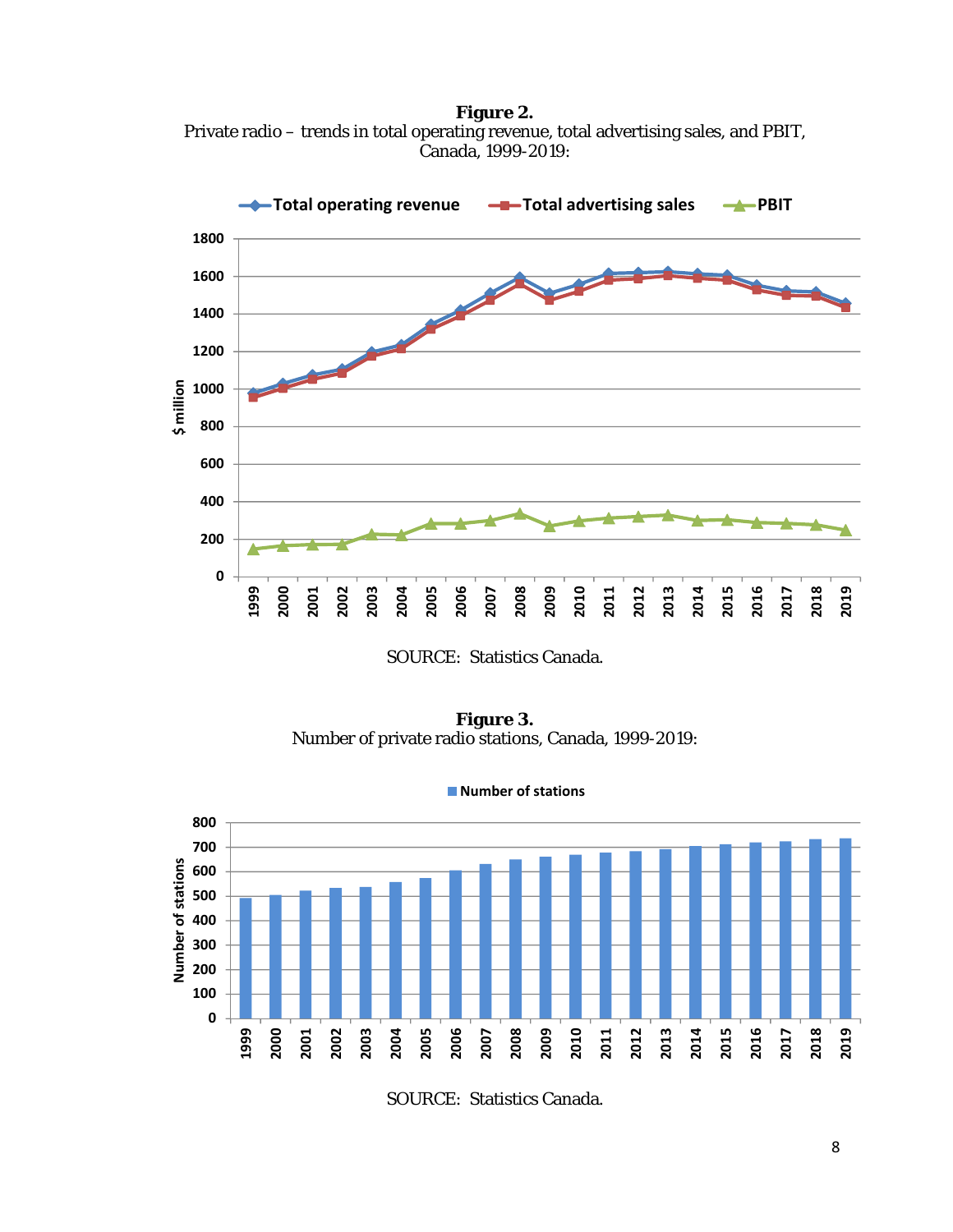**Figure 4.**  Average revenue per private radio station, Canada, 1999-2019:



**Average revenue per station**

SOURCE: Statistics Canada; Communications Management Inc.

**Figure 5.**  Private radio advertising revenues per \$1,000 of retail trade, Canada, 1979-2019:



SOURCE: Statistics Canada; Communications Management Inc.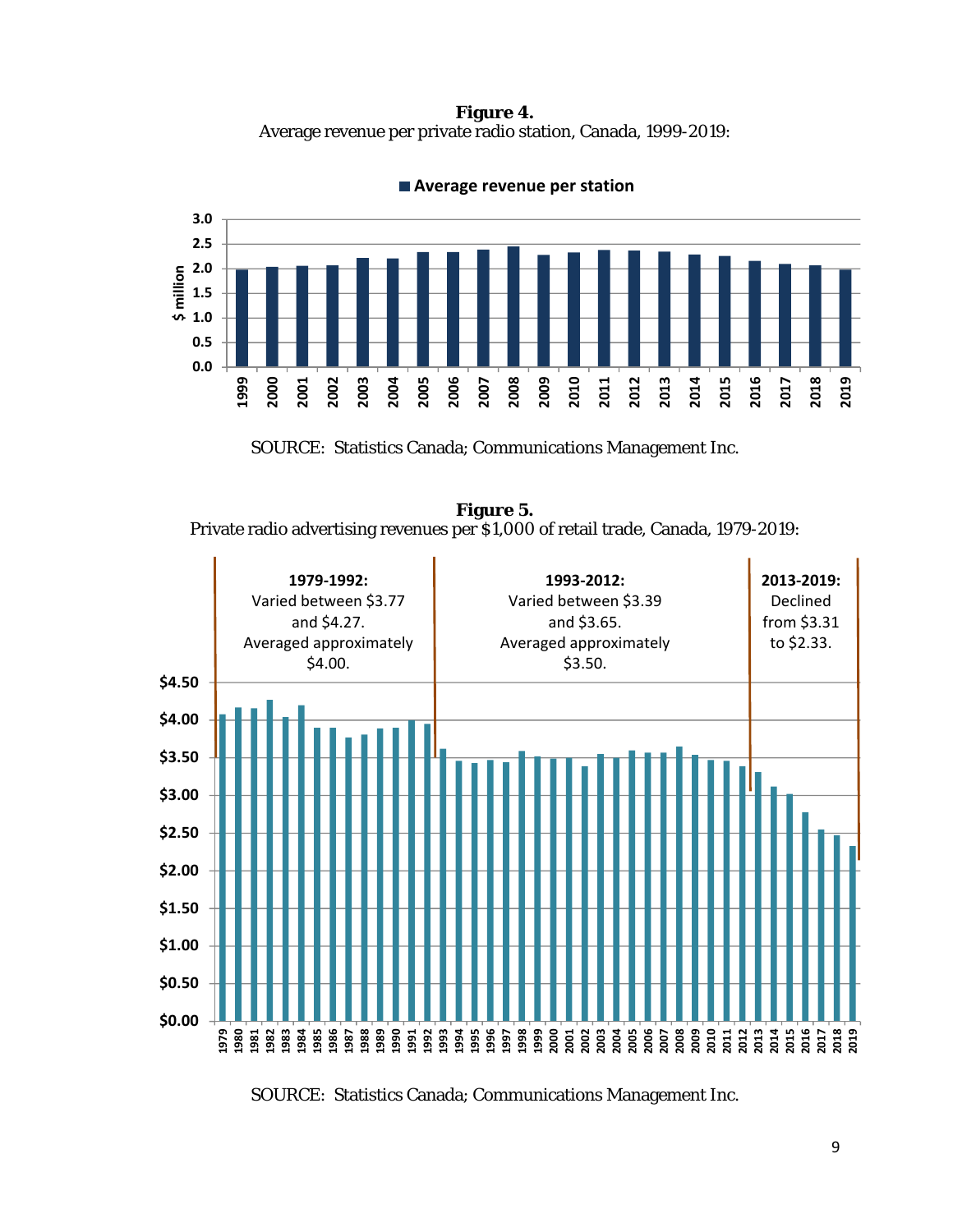The change in the relationship between radio advertising and retail trade might also be signalling serious concerns about future trends in radio advertising.

# **Private radio – changes in employment levels**

As indicated in Figure 6, in the period between 1999 and 2019, the number of employees in Canadian private radio peaked in 2011, at 10,521. By 2019, the figure stood at 8,345, which was lower than it had been in 1999.

The reduction in the number of employees after 2011 was, unfortunately, part of the response to the decline in advertising revenues noted above.



**Figure 6.**  Total employees in private radio, Canada, 1999-2019:

SOURCE: Statistics Canada.

However, it is interesting to note that the changes in employment levels were not proportional across all expense categories. Table 1 summarizes the employment data for private radio, for the years 2014-2019, by expense category. And Figure 7 indicates the changes in employment levels on an Index basis, using the levels in 2014 as the base.

As indicated in Table 1 and Figure 7, the steepest relative decrease took place in the Administration category, with a much lower relative decline for Programming. In other words, radio management attempted to realize cost savings with as little disruption as possible to the audience-facing activities of the stations.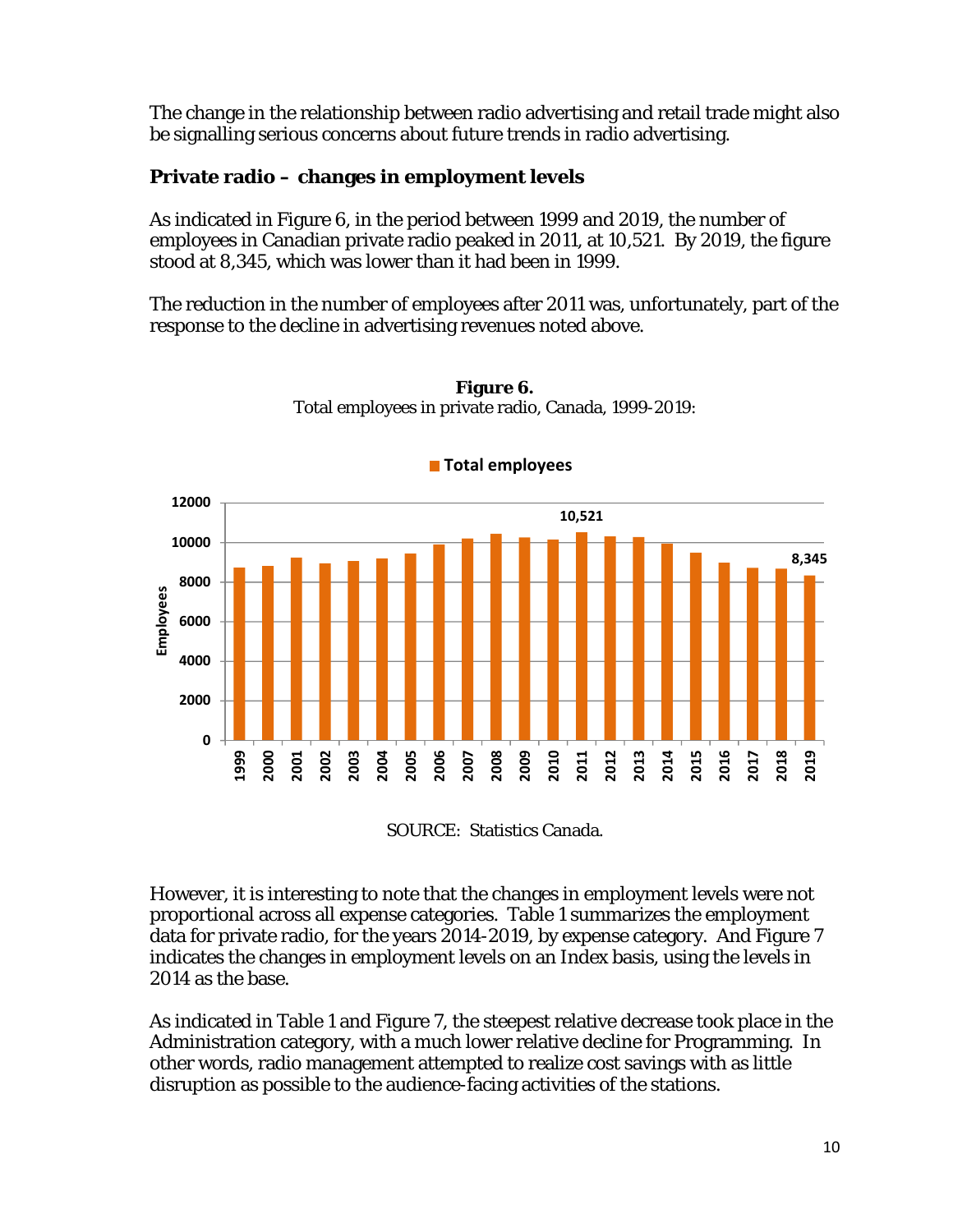|                        | Programming<br>and<br>Production | Technical | Sales and<br>Promotion | Administration<br>and General | <b>Total</b> |
|------------------------|----------------------------------|-----------|------------------------|-------------------------------|--------------|
|                        |                                  |           |                        |                               |              |
| 2014                   | 5,319                            | 352       | 3,016                  | 1,262                         | 9,949        |
| 2015                   | 5,063                            | 342       | 2,904                  | 1,186                         | 9,494        |
| 2016                   | 4,917                            | 321       | 2,635                  | 1,107                         | 8,979        |
| 2017                   | 4,839                            | 315       | 2,584                  | 988                           | 8,726        |
| 2018                   | 4,812                            | 327       | 2,555                  | 988                           | 8,682        |
| 2019                   | 4,643                            | 307       | 2,480                  | 915                           | 8,345        |
|                        |                                  |           |                        |                               |              |
| % change,<br>2014-2019 | $-12.7%$                         | $-12.8%$  | $-17.8%$               | $-27.5%$                      | $-16.1%$     |
|                        |                                  |           |                        |                               |              |

**Table 1.**  Numbers of employees, by expense category, private radio, Canada, 2014-2019:

SOURCE: Statistics Canada.

(**Note:** See Appendix for additional data on employment trends by language of broadcast.)



**Figure 7.** 

SOURCE: Statistics Canada; Communications Management Inc.

**2014 2015 2016 2017 2018 2019**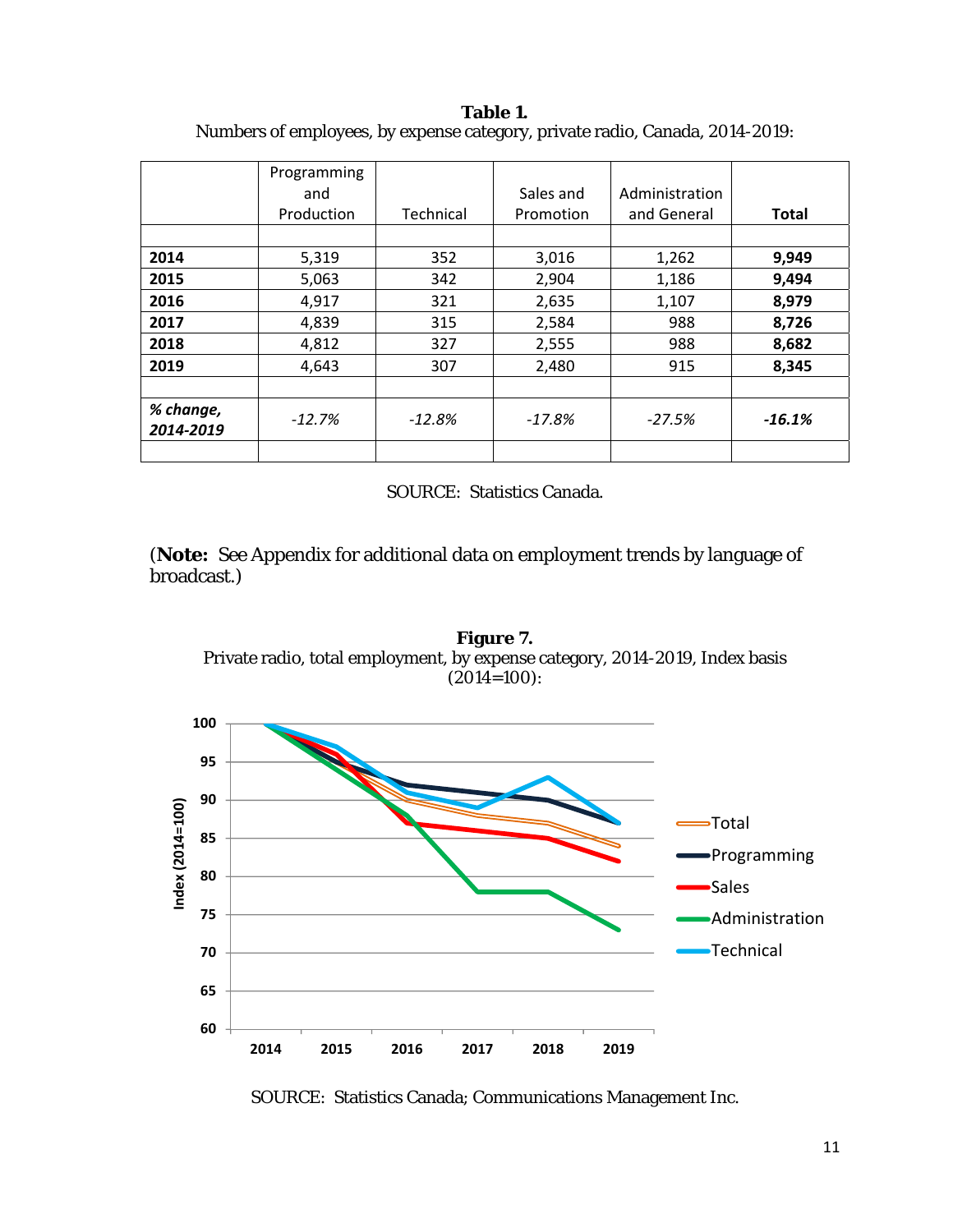In some cases, these employment level changes took place on an individual station basis, and, in other cases, stations under group ownership were able to use technology to centralize some administrative functions without cutting as deeply into programming.

However, the data also indicate that, if further cuts are required, it will be more difficult to cut mainly inward-facing functions in the future.

# **Forty per cent of private radio stations had negative PBIT in 2019**

Although private radio overall had positive PBIT, 40 per cent of Canadian private radio stations had negative PBIT in 2019.

The data are summarized in Table 2, which is based on a custom tabulation from Statistics Canada.

How did those stations remain in business? In addition to the employment reductions noted above, it is likely that station groups were able to use profits in some stations to cover the losses in other stations.

### **Table 2.**

Private radio by total operating revenue, PBIT, and by groups of stations within selected ranges of positive and negative PBIT, Canada, 2019:

|                                                    |                              | <b>Total</b><br>operating | <b>Profit before</b><br>interest and | PBIT as %<br>of total |
|----------------------------------------------------|------------------------------|---------------------------|--------------------------------------|-----------------------|
| <b>2019 DATA:</b><br>(Statistics Canada)           | <b>Number of</b><br>stations | revenue<br>(5'000)        | taxes (PBIT)<br>(5'000)              | operating<br>revenue  |
|                                                    |                              |                           |                                      |                       |
| <b>Total private radio stations</b>                | 737                          | 1,457,280                 | 248,914                              | 17.1%                 |
|                                                    |                              |                           |                                      |                       |
| Private FM stations                                | 619                          | 1,205,108                 | 240,422                              | 20.0%                 |
| Private AM stations                                | 118                          | 252,172                   | 8,492                                | 3.4%                  |
|                                                    |                              |                           |                                      |                       |
| <b>Stations grouped by PBIT as</b>                 |                              |                           |                                      |                       |
| % of total operating revenue:                      |                              |                           |                                      |                       |
| +20% or greater                                    | 230                          | 738,318                   | 268,690                              | 36.4%                 |
| 10% up to 20%                                      | 111                          | 280,188                   | 42,665                               | 15.2%                 |
| 0% up to 10%                                       | 101                          | 145,236                   | 7,557                                | 5.2%                  |
| -10% up to 0%                                      | 109                          | 129,805                   | $-6,013$                             | $-4.6%$               |
| -20% up to -10%                                    | 53                           | 49,612                    | $-7,391$                             | $-14.9%$              |
| -20% or worse                                      | 133                          | 114,121                   | $-56,593$                            | $-49.6%$              |
|                                                    |                              |                           |                                      |                       |
| <b>Total stations with negative</b><br><b>PBIT</b> | 295                          |                           |                                      |                       |

| SOURCE: Statistics Canada. |  |  |
|----------------------------|--|--|
|----------------------------|--|--|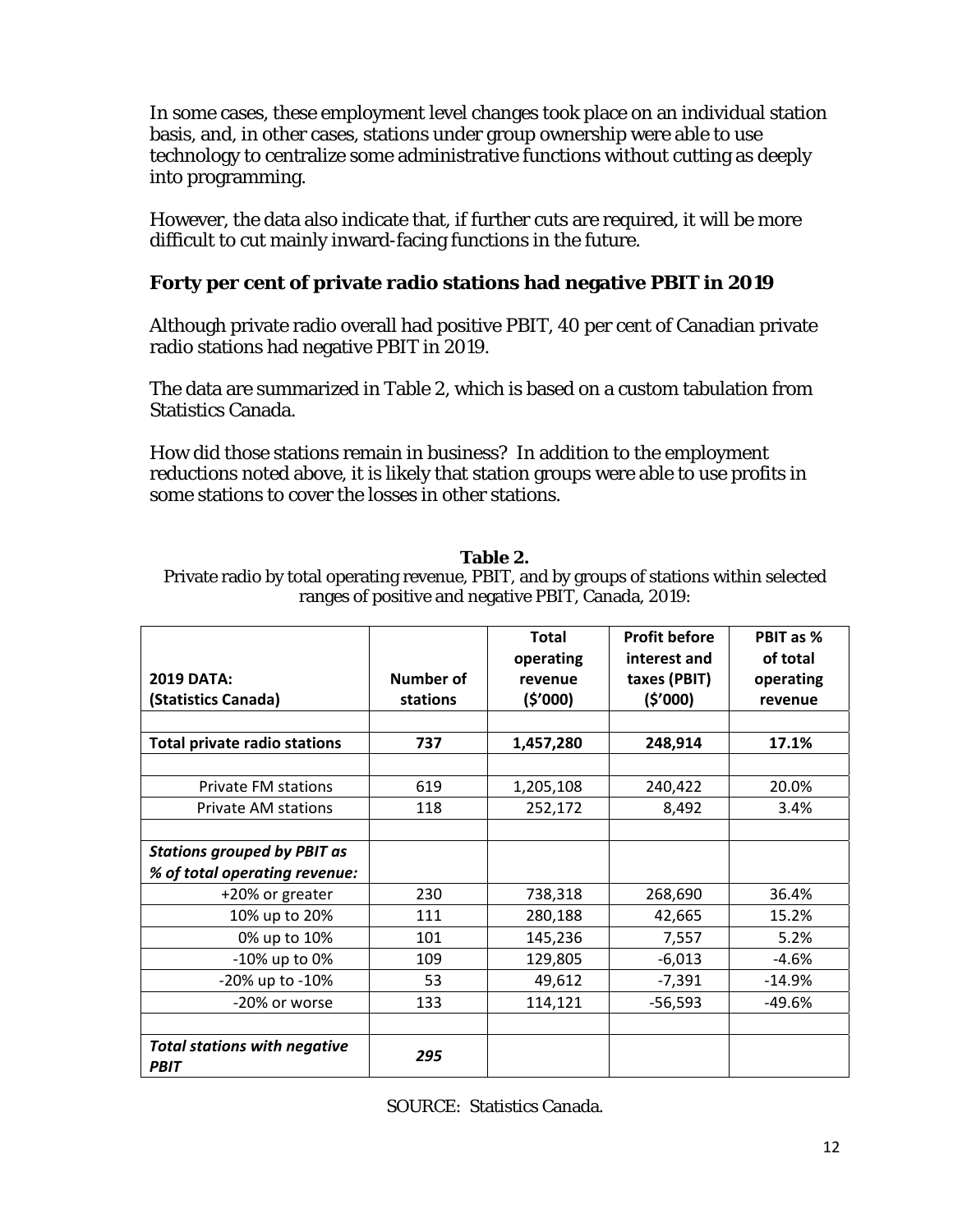As indicated in Table 3, the greatest economic vulnerability can be found in AM stations, stations broadcasting in non-official languages, and stations in smaller (non-metro) markets.

| Table 3.                                                                            |
|-------------------------------------------------------------------------------------|
| Private radio by total operating revenue, PBIT, and by selected groups of stations, |
| Canada, 2019:                                                                       |

| <b>2019 DATA:</b>            | <b>Number of</b> | Total<br>operating<br>revenue | <b>Profit before</b><br>interest and<br>taxes (PBIT) | PBIT as %<br>of total<br>operating |
|------------------------------|------------------|-------------------------------|------------------------------------------------------|------------------------------------|
| (Statistics Canada)          | stations         | (\$'000)                      | (\$'000)                                             | revenue                            |
|                              |                  |                               |                                                      |                                    |
| Total private radio stations | 737              | 1,457,280                     | 248,914                                              | 17.1%                              |
|                              |                  |                               |                                                      |                                    |
| <b>Private FM stations</b>   | 619              | 1,205,108                     | 240,422                                              | 20.0%                              |
| Private AM stations          | 118              | 252,172                       | 8,492                                                | 3.4%                               |
|                              |                  |                               |                                                      |                                    |
| English                      | 605              | 1,157,496                     | 198,361                                              | 17.1%                              |
| French                       | 101              | 249,483                       | 46,435                                               | 18.6%                              |
| Other language               | 31               | 50,300                        | 4,118                                                | 8.2%                               |
|                              |                  |                               |                                                      |                                    |
| Top 5 CMAs <sup>8</sup>      | 130              | 668,605                       | 150,100                                              | 22.4%                              |
| Other CMAs                   | 159              | 377,510                       | 49,743                                               | 13.2%                              |
| Non-CMAs                     | 448              | 411,164                       | 49,071                                               | 11.9%                              |
|                              |                  |                               |                                                      |                                    |

SOURCE: Statistics Canada.

### **Projected impact of the pandemic on Canadian private radio advertising revenues**

Figure 8 compares the actual advertising revenues from 2015-2019, and the previously-projected revenues for 2020-2025, with the revised COVID-impacted projections.

As can be seen in Figure 8, the "shape of the curve" might be called a "V with an incomplete rebound".9

In dollar terms, the projected advertising revenue for Canadian private radio in 2020 is expected to be \$383 million lower than the actual results for 2019.

<sup>8</sup> Census Metropolitan Areas, as defined by Statistics Canada.

<sup>&</sup>lt;sup>9</sup> The incomplete rebound also reflects the continuing impact of online digital alternatives on traditional media.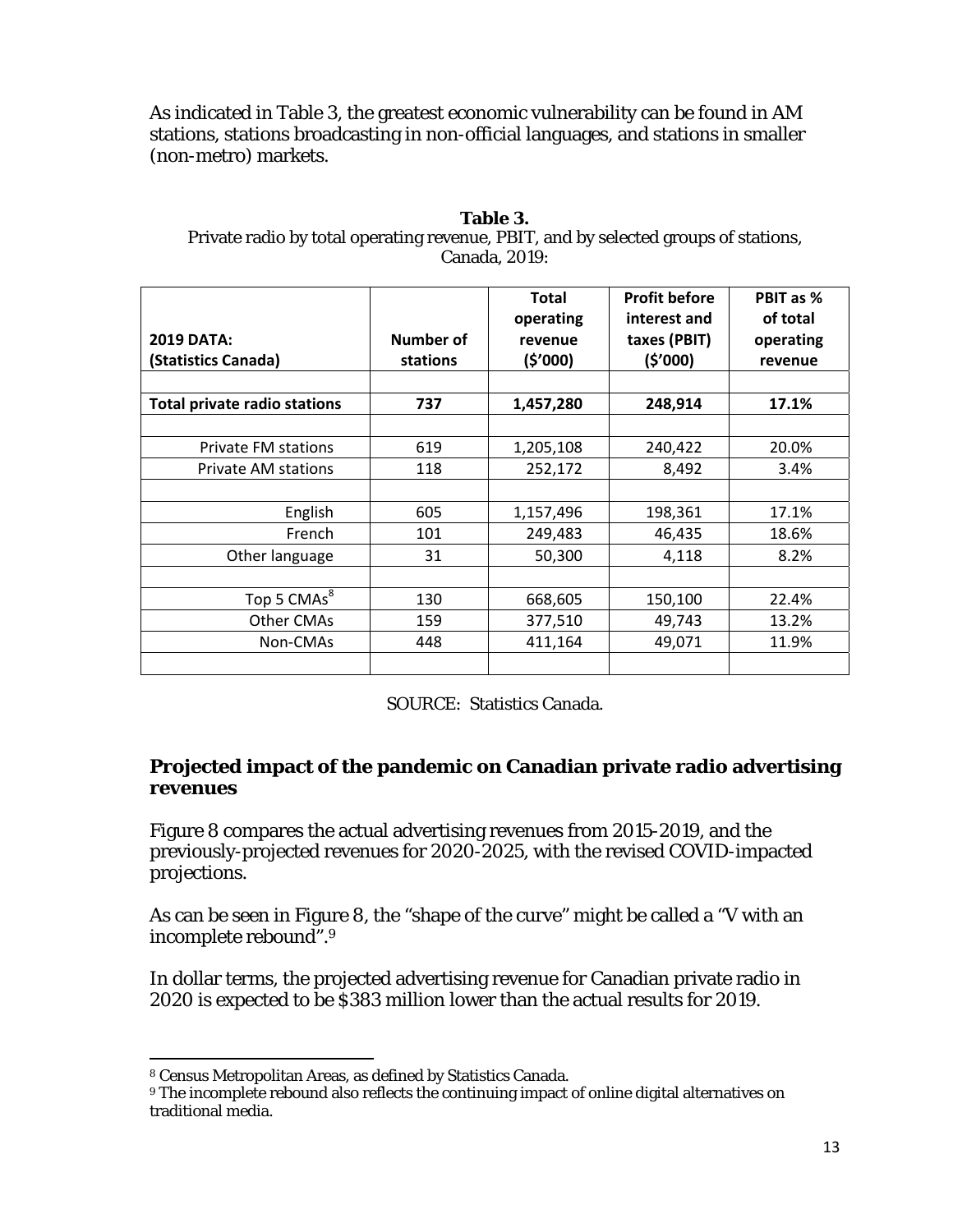#### **Figure 8.**  Actual advertising revenue, private radio, Canada, 2015-2019, and projected advertising revenue to 2025, indicating pre-pandemic and post-pandemic projections:



SOURCE: Statistics Canada; Communications Management Inc.

# **Estimates for 2020, and the potential for station closures**<sup>10</sup>

In Table 4, we have combined data from previous years with the most recent industry tracking data to create a possible scenario for private radio in 2020.

The basic assumption is that the drop in revenue would result in a negative 10 percentage point shift in PBIT for each of the groups in the table, and is based on previous trends in revenues and PBIT when revenues were disrupted.

Thus, for example, if all FM stations combined had a 20 per cent PBIT margin in 2019, that margin might be reduced to 10 per cent in 2020. The result of this scenario is that the number of stations with negative PBIT would rise to 396, or about 54 per cent of the total.

 <sup>10</sup> The degree to which these potential reductions become actual reductions will also be related to the nature and quantum of short-term assistance programs, and the nature and timing of longer-term regulatory reforms.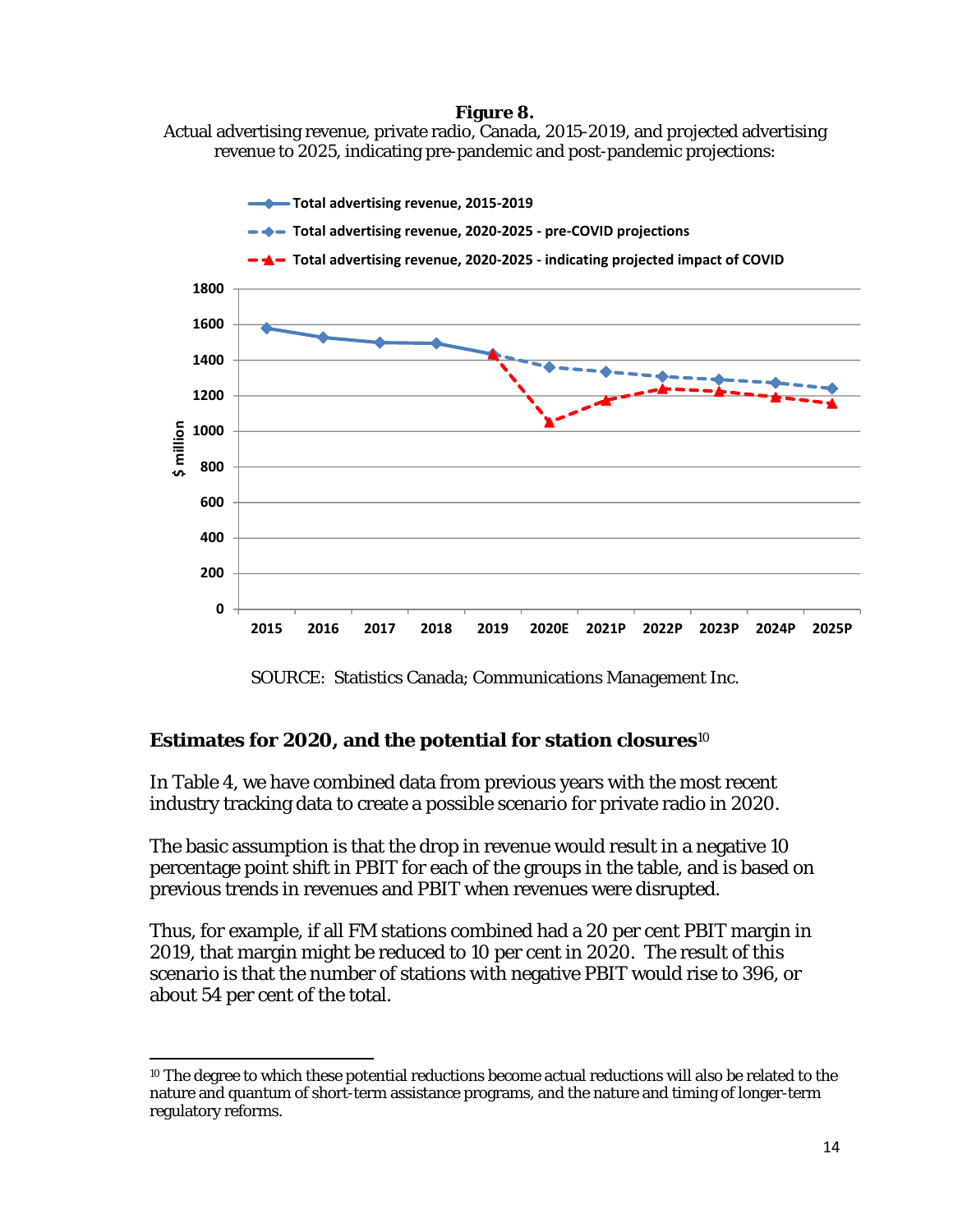Should that occur, it is likely that staff reductions would not be enough to cover all the losses, and station reductions would also be necessary.

With 396 stations in a negative PBIT position, the continued operation of as many as half of those stations – almost 200 stations – could be in jeopardy. In the short term – the next four to six months – as many as 50 of those stations could go silent; and, over the next six to 18 months, a further 100-150 might join them. Total job losses from reductions in staff and reductions in stations could be as many as 2,000 jobs.

Where are the greatest risks of station closures? As indicated above, AM stations, and independent stations in many smaller markets appear vulnerable. Within station groups, units with negative PBIT have had that balanced by positive PBIT elsewhere in the group. But an overall reduction in both revenues and PBIT levels could put that "balancing act" in jeopardy, with fewer plusses available to completely balance an increasing number of minuses.

|                                                                | <b>ESTIMATED DATA (COVID-IMPACTED)</b> |                                                 |                                                                   |                                               |
|----------------------------------------------------------------|----------------------------------------|-------------------------------------------------|-------------------------------------------------------------------|-----------------------------------------------|
| Based on projected data for<br>2020:                           | <b>Number of</b><br>stations*          | <b>Total</b><br>operating<br>revenue<br>(5'000) | <b>Profit before</b><br>interest and<br>taxes (PBIT)<br>( \$'000) | PBIT as %<br>of total<br>operating<br>revenue |
|                                                                |                                        |                                                 |                                                                   |                                               |
| <b>Total private radio stations</b>                            | 737                                    | 1,071,000                                       | 76,000                                                            | 7.1%                                          |
|                                                                |                                        |                                                 |                                                                   |                                               |
| Private FM stations                                            | 619                                    | 885,700                                         | 88,600                                                            | 10.0%                                         |
| <b>Private AM stations</b>                                     | 118                                    | 185,300                                         | $-12,200$                                                         | $-6.6%$                                       |
| <b>Stations grouped by 2019</b><br>data for PBIT as % of total |                                        |                                                 |                                                                   |                                               |
| operating revenue:                                             |                                        |                                                 |                                                                   |                                               |
| +20% or greater                                                | 230                                    | 542,600                                         | 143,200                                                           | 26.4%                                         |
| 10% up to 20%                                                  | 111                                    | 205,900                                         | 10,700                                                            | 5.2%                                          |
| 0% up to 10%                                                   | 101                                    | 106,700                                         | $-5,100$                                                          | $-4.8%$                                       |
| -10% up to 0%                                                  | 109                                    | 95,400                                          | $-13,900$                                                         | $-14.6%$                                      |
| -20% up to -10%                                                | 53                                     | 36,500                                          | $-9,100$                                                          | $-24.9%$                                      |
| -20% or worse                                                  | 133                                    | 83,900                                          | $-50,000$                                                         | $-59.6%$                                      |
| <b>Total stations with negative</b><br><b>PBIT</b>             | 396                                    |                                                 |                                                                   |                                               |

| Table 4.                                                            |
|---------------------------------------------------------------------|
| Estimated operating revenue and PBIT, Canadian private radio, 2020: |

\* Assumes same number of stations as in 2019.

SOURCE: Communications Management Inc.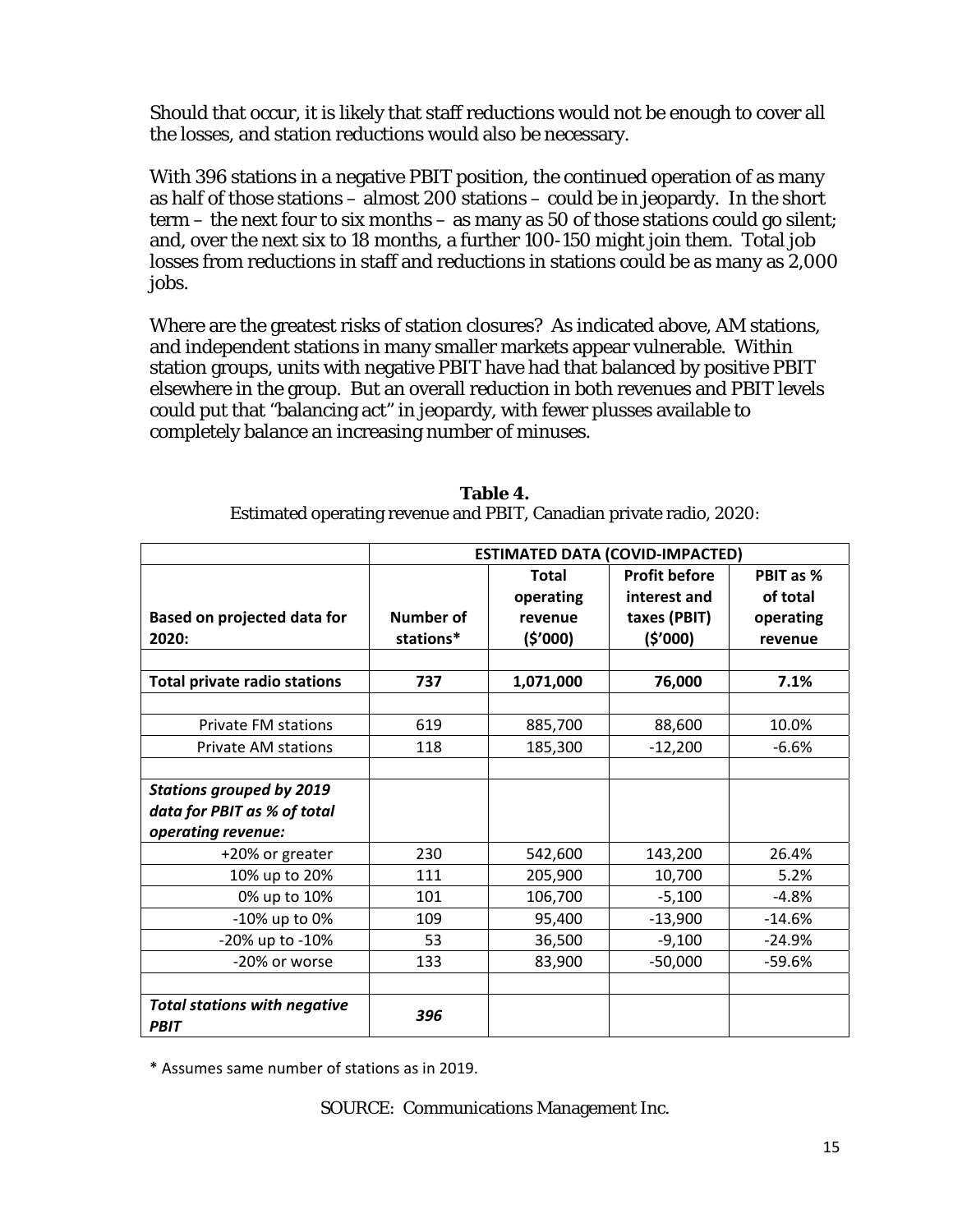# **The impact on radio news**

While the annual spending on news is not published for all private radio stations by either Statistics Canada or the CRTC, it is clear that reductions in stations and/or reductions in personnel could have a serious negative impact on the ability to maintain current levels of local radio news.

And we think it is important to remember that radio news is not only formal newscasts. There are, of course, formal newscasts on a regular basis, but there are also the ongoing updates on local events and developments interspersed in spoken word portions in music programming, in addition to the material covered in formal newscasts.

### **Pandemic-related assistance programs**

In Section IV of this report, we have summarized data for the pandemic-related broadcast revenue losses, to help assess current and longer-term remedies.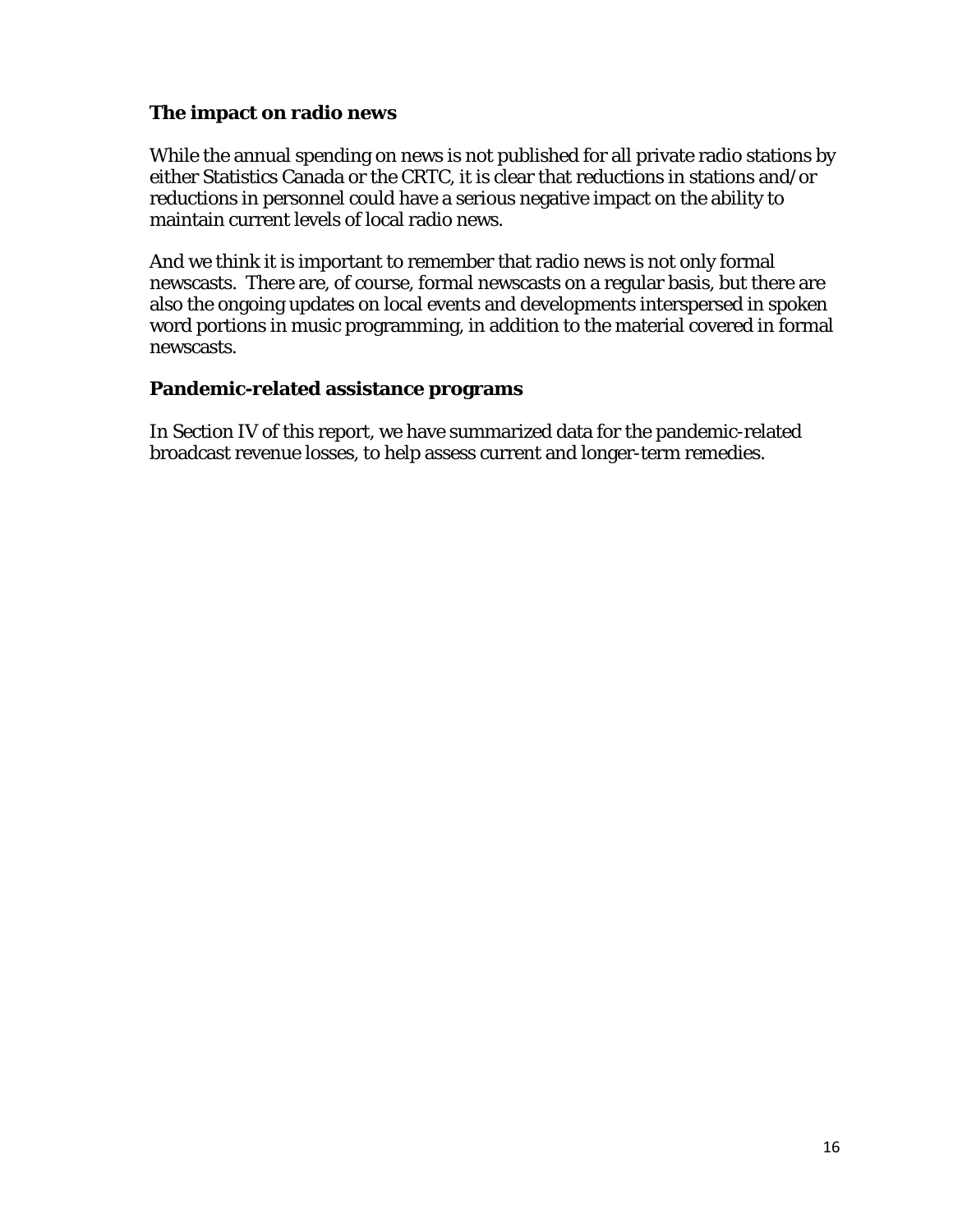### **The Canadian television/video market in 2019**

In Figure 9, we have summarized the main components that made up the Canadian television/video market in 2019.



**Figure 9.**  The Canadian television/video market in 2019:

SOURCE: CRTC; Statistics Canada; Communications Management Inc.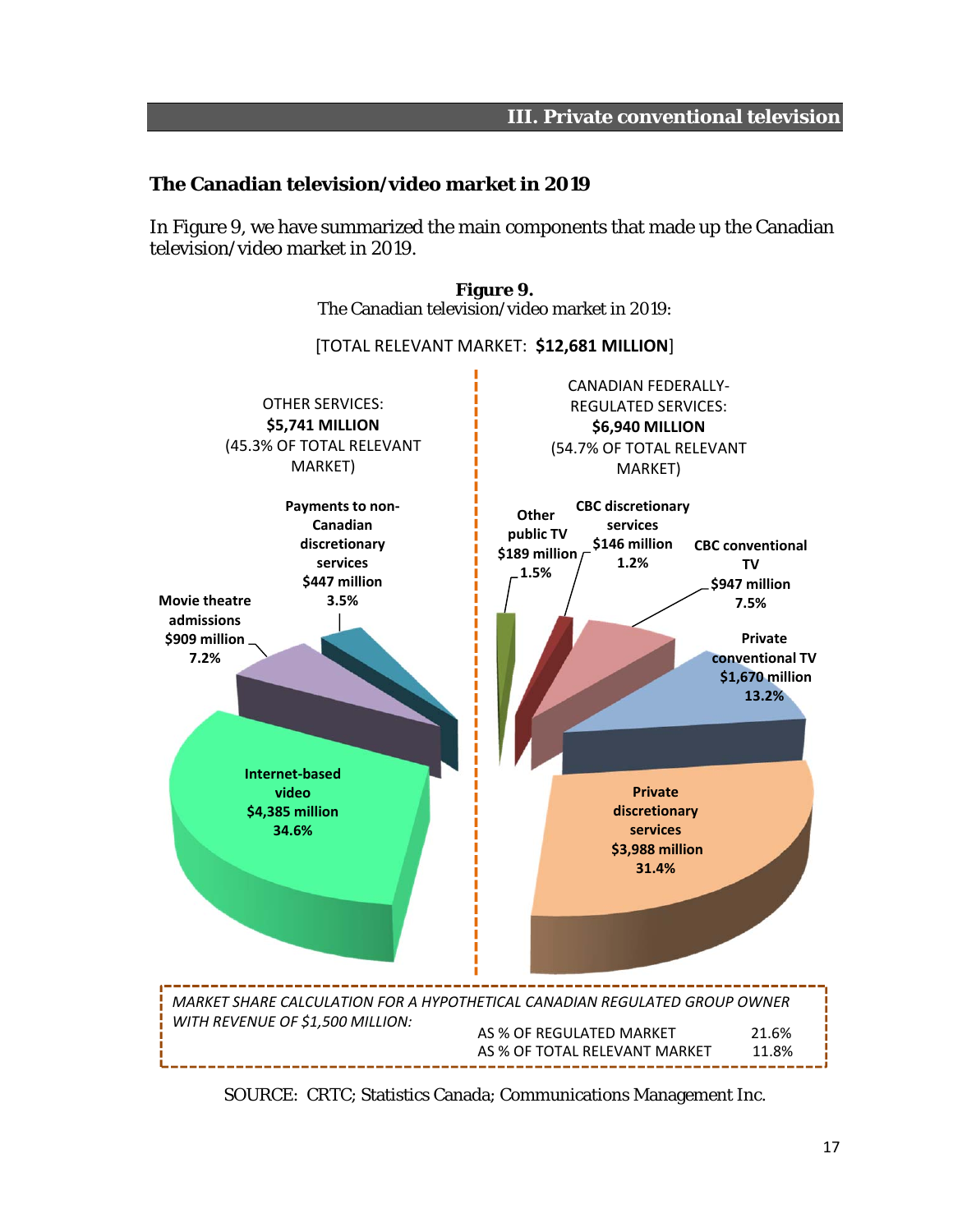As indicated in Figure 9, the total Canadian revenue for those components in 2019 was about \$12.7 billion, with Canadian private conventional television accounting for 13.2 per cent of that total.<sup>11</sup>

Figure 9 also allows us to refine the calculation of the market share held by a specific group or organization. For example, if one were to focus on a particular organization that had revenue of \$1.5 billion, that would be 21.6 per cent of the Canadian regulated market, but only 11.6 per cent of the total relevant market  $-a$ much more realistic assessment of the organization's actual competitive position.

# **Trends and projections for Canadian private conventional television**

As indicated in Figure 10, private conventional TV revenues in Canada declined in six of the eight years after 2011, and PBIT (profit before interest and taxes) has been negative in every year since 2013. Based on the data from Statistics Canada, the cumulative PBIT from 2015 to 2019 was -\$681 million.







 11 As was the case with radio, we have developed estimates for the main components in the relevant market. It should be noted that there may be some smaller components that have not been included. Thus, the estimate for the size of the total relevant market might be slightly understated. In the case of "Internet-based video", the estimate for 2019 is based on the CRTC's published figure for 2018, but corrected for an overestimate of Netflix's Canadian revenues in the CRTC data.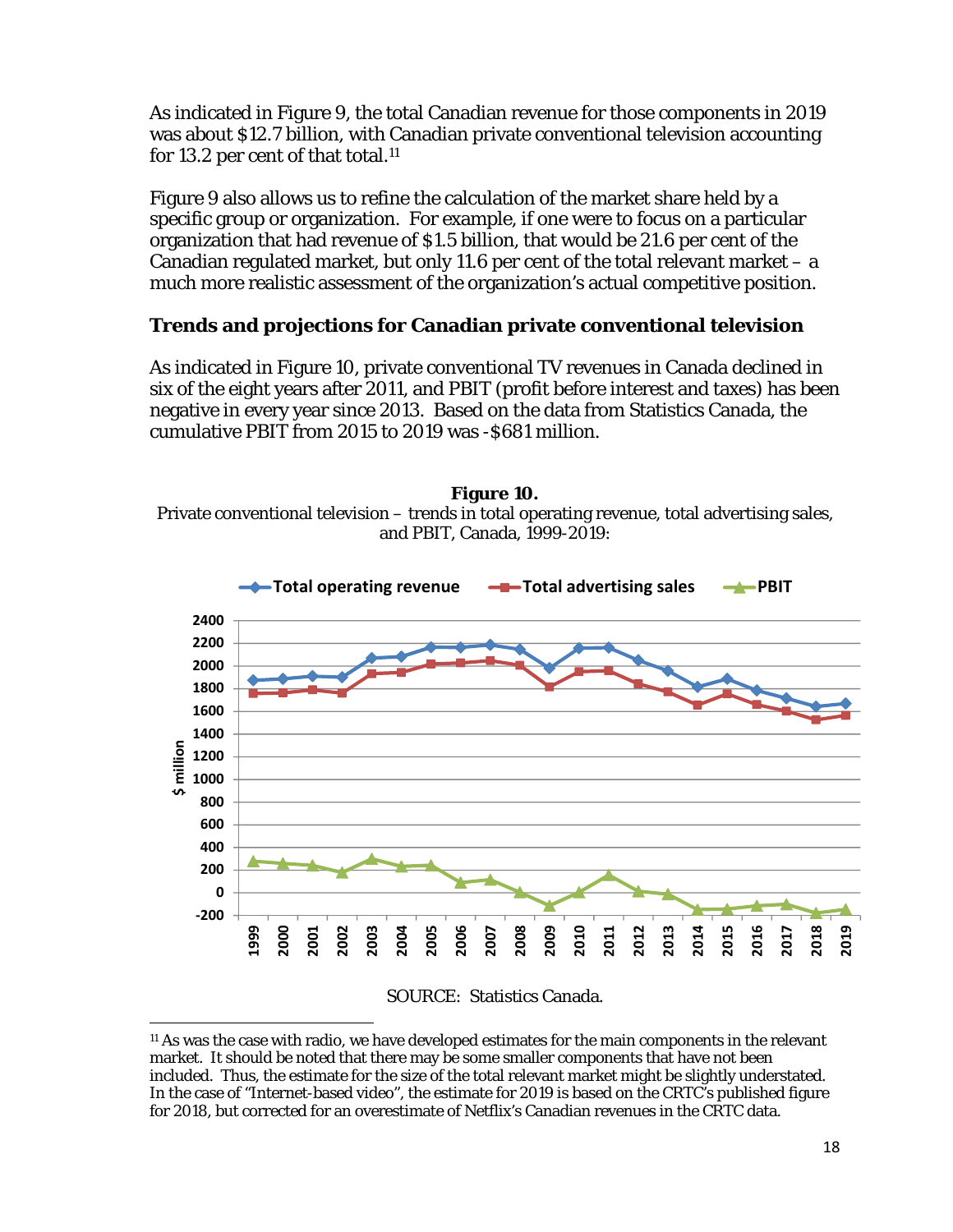Clearly, the trends summarized in Figure 10 indicate a challenged business model for private conventional television.12

Given the levels of losses, how did those stations remain in business? In many cases, it is likely that stations in a loss position were part of larger groups that were able to use profits in some areas to cover the losses in other areas. However, given the magnitude of the losses, such internal cross-subsidies may be increasingly difficult in the future.

# **Private conventional television advertising is no longer tracking GDP**

In Figure 11, we have presented data that tracks the trends for private conventional TV advertising, total TV advertising on Canadian services, and GDP.

As indicated in Figure 11, the growth rate for private conventional TV advertising fell below the GDP growth rate in 2000, and has continued to lag. In fact, based on our projections, the advertising revenue for private conventional TV in Canada is likely to be lower in 2020 than it was 25 years ago, in 1995.

The advertising-GDP linkage shown here helps to explain the difficult economic trends for private conventional television, and is an indicator of:

- 1. The changing structure of the television market; and
- 2. The increase in the number of competitors, first from discretionary services (pay and specialty channels), and more recently from digital OTT alternatives.

  $12$  As indicated in Figure 10, we have used the Statistics Canada data as the basis for the trend analysis. The CRTC also publishes data for private conventional television. However, there are differences between the way the two sources classify some reporting units, and also differences in the way PBIT is calculated. Where appropriate, we have indicated data from both sources to enable comparisons.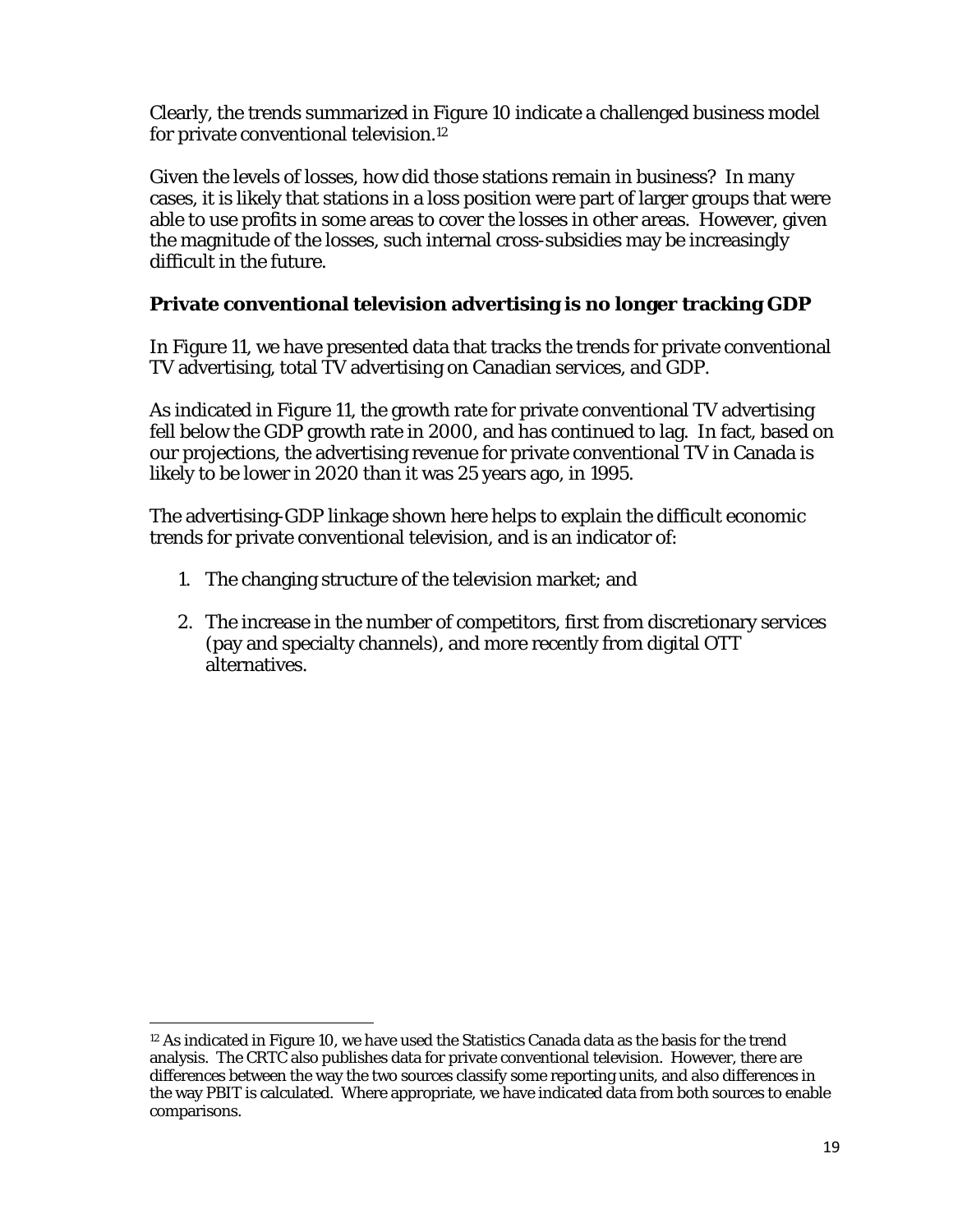**Figure 11.**  GDP and advertising on Canadian television services, 1995-2000, Index basis (1995=100):



SOURCE: Statistics Canada; Communications Management Inc.

### **Private conventional TV – changes in employment levels**

As indicated in Figure 12, in the period between 1999 and 2019, the number of employees in Canadian private conventional TV peaked in 2011, at 8,307. By 2019, the figure stood at 4,779 – a decline of more than 40 per cent.

The reduction in the number of employees was one of the responses to the decline in advertising revenues noted above.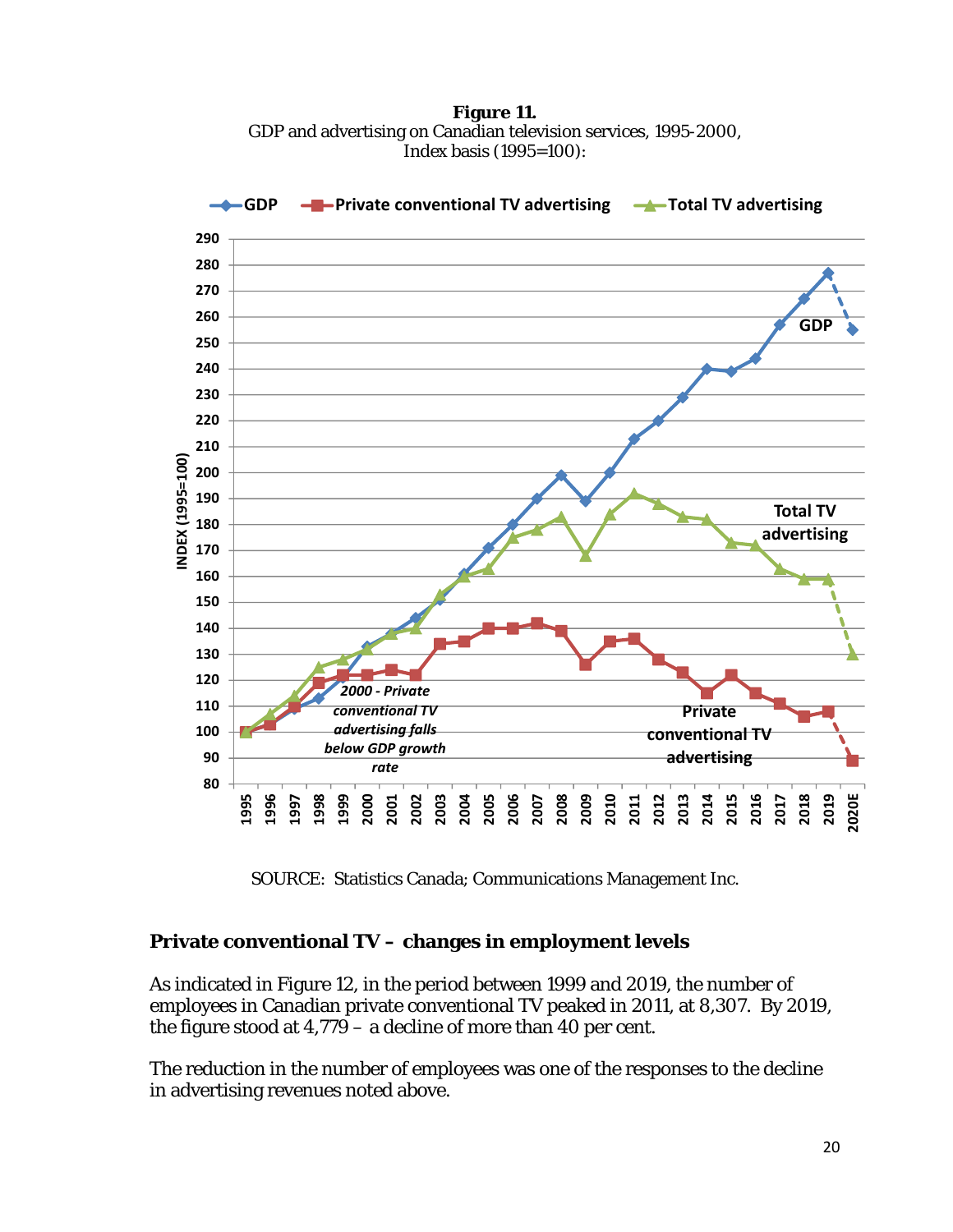**Figure 12.**  Total employees in private conventional television, Canada, 1999-2019:



**Total employees**

As was the case with private radio, it is interesting to note that the changes in employment levels were not proportional across all expense categories. Table 5 summarizes the employment data for private conventional TV, for the years 2014- 2019, by expense category. And Figure 13 indicates the changes in employment levels on an Index basis, using the levels in 2014 as the base.

As indicated in Table 5 and Figure 13, the steepest relative decrease took place in the Administration category, with a much lower relative decline for Programming. In other words, station management attempted to realize cost savings with as little disruption as possible to the audience-facing activities of the stations.

(In the case of local conventional television, we might also note that a major component within the Programming category would be News.)

However, the data also indicate that, if further cuts are required, it will be difficult to cut inward-facing functions much further, or to avoid cutting programming functions more deeply.

Source: Statistics Canada.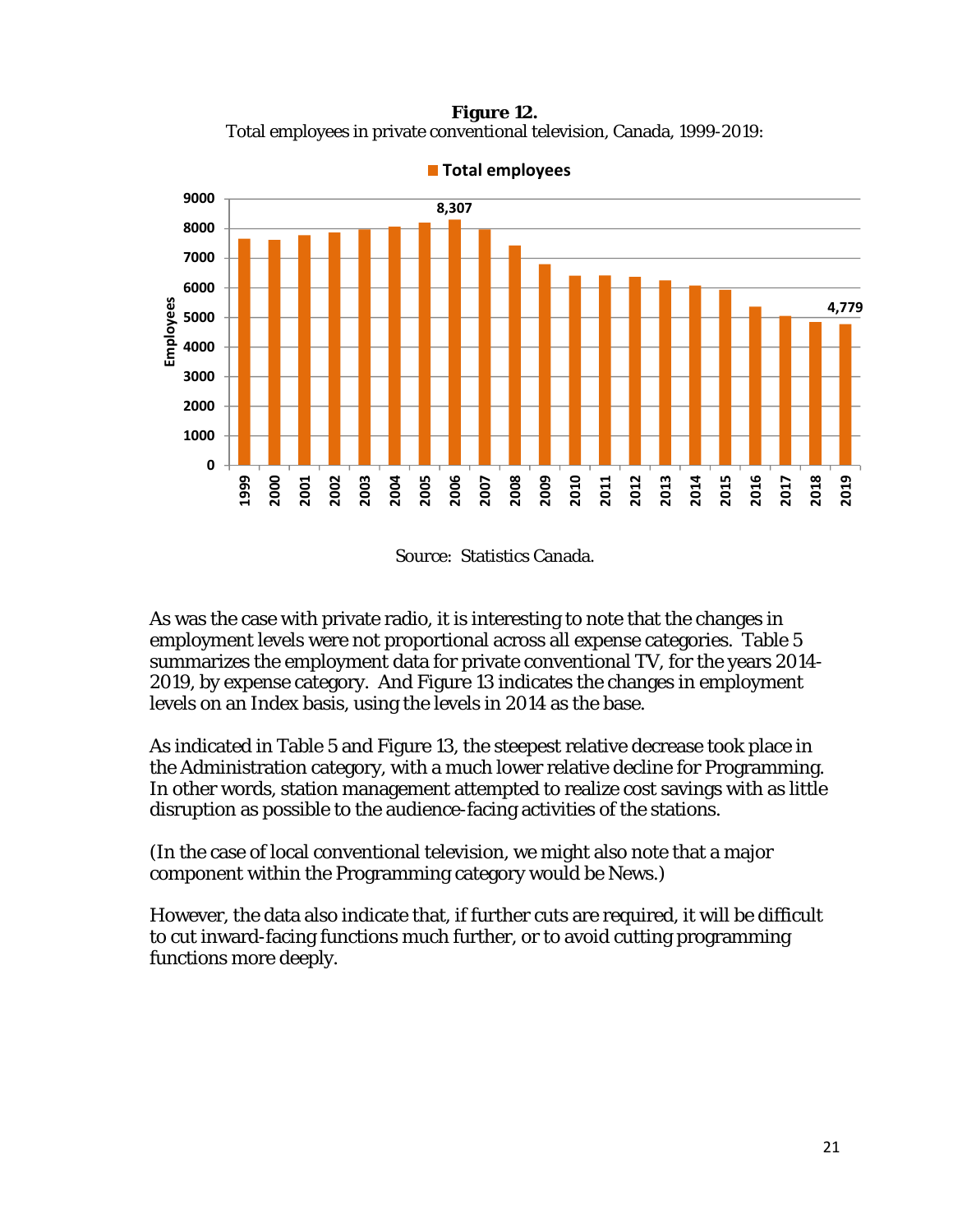**Table 5.**  Numbers of employees, by expense category, private conventional television, Canada, 2014-2019:

|                        | Programming<br>and<br>Production | <b>Technical</b> | Sales and<br>Promotion | Administration<br>and General | <b>Total</b> |
|------------------------|----------------------------------|------------------|------------------------|-------------------------------|--------------|
|                        |                                  |                  |                        |                               |              |
| 2014                   | 4,265                            | 521              | 858                    | 436                           | 6,080        |
| 2015                   | 4,168                            | 513              | 837                    | 417                           | 5,935        |
| 2016                   | 3,749                            | 519              | 765                    | 335                           | 5,368        |
| 2017                   | 3,603                            | 458              | 686                    | 307                           | 5,054        |
| 2018                   | 3,570                            | 448              | 569                    | 261                           | 4,848        |
| 2019                   | 3,554                            | 434              | 536                    | 255                           | 4,779        |
|                        |                                  |                  |                        |                               |              |
| % change,<br>2014-2019 | $-16.7%$                         | $-16.7%$         | $-37.5%$               | $-41.5%$                      | $-21.4%$     |
|                        |                                  |                  |                        |                               |              |

#### SOURCE: Statistics Canada.

**Figure 13.**  Private conventional TV, total employment, by expense category, 2014-2019, Index basis  $(2014=100)$ 



SOURCE: Statistics Canada; Communications Management Inc.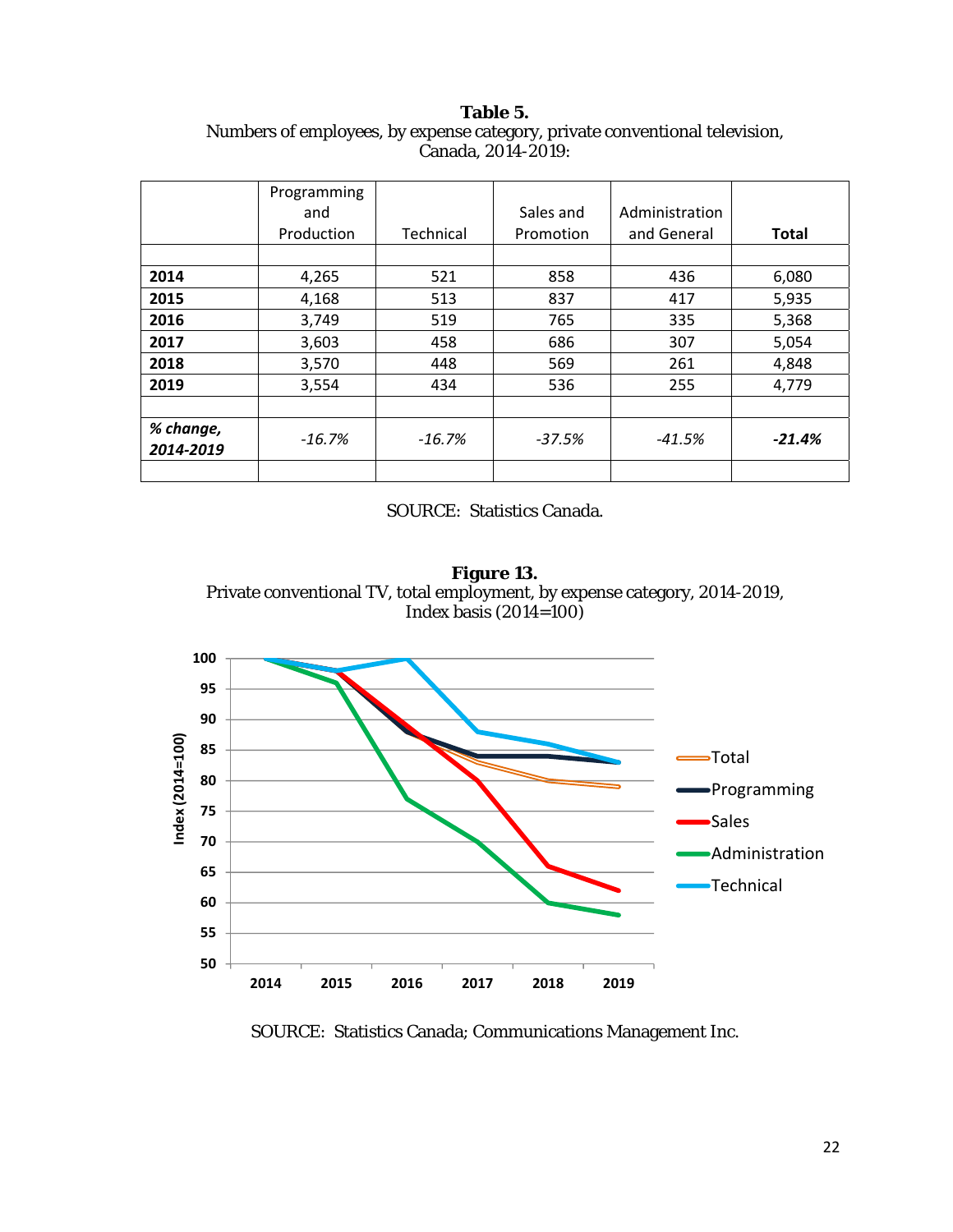#### **Seventy per cent of private conventional television reporting units had negative PBIT in 2019**

As noted above, private conventional television overall was in a negative PBIT position in every year from 2015 to 2019.

According to a custom tabulation from Statistics Canada, 70 per cent of private conventional TV reporting units had negative PBIT in 2019. The data are summarized in Table 6.

#### **Table 6.**

Private conventional television by total operating revenue, indicating positive and negative PBIT percentages, Canada, 2019:

| <b>2019 DATA:</b><br>(Statistics Canada) | Percentage<br>of reporting<br>units | <b>Total</b><br>operating<br>revenue<br>(5'000) | <b>Profit before</b><br>interest and<br>taxes (PBIT)<br>(\$'000) | PBIT as %<br>of total<br>operating<br>revenue |
|------------------------------------------|-------------------------------------|-------------------------------------------------|------------------------------------------------------------------|-----------------------------------------------|
|                                          |                                     |                                                 |                                                                  |                                               |
| <b>Total private conventional TV</b>     | 100.0%                              | 1,669,786                                       | $-144,983$                                                       | $-8.7%$                                       |
|                                          |                                     |                                                 |                                                                  |                                               |
| % with positive PBIT                     | 29.5%                               | 611,922                                         | 61,090                                                           | 10.0%                                         |
| % with negative PBIT                     | 70.5%                               | 1,057,864                                       | $-206,073$                                                       | $-19.5%$                                      |
|                                          |                                     |                                                 |                                                                  |                                               |

SOURCE: Statistics Canada.

**Figure 14.** 

Figure 14 indicates the PBIT percentages for selected markets across Canada.



\* The 4 markets are Vancouver‐Victoria, Calgary, Edmonton, and Winnipeg.

\*\* Data for Toronto‐Hamilton include some regional services.

SOURCE: Statistics Canada; Communications Management Inc.

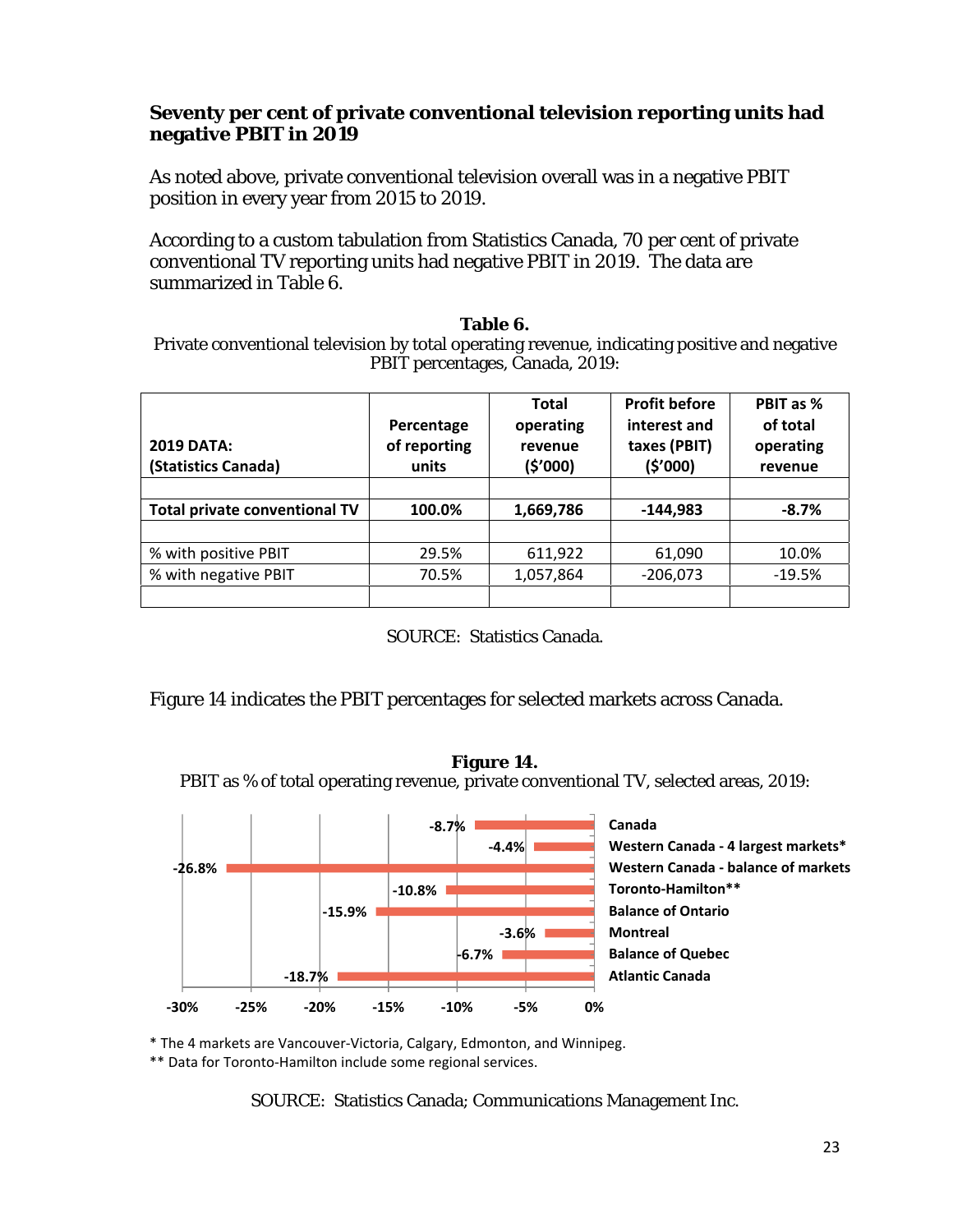Based on the data in Figure 14, one can see that non-metropolitan (smaller) markets are doing worse than metro markets, and that French-language stations might be doing slightly better than English or multilingual stations.

Figure 15 indicates the cumulative PBIT losses for private conventional television from 2015 to 2019.



**Figure 15.**  Cumulative PBIT losses, private conventional television, Canada, 2015-2019:

SOURCE: Statistics Canada; CRTC.

### **Projected impact of the pandemic on Canadian private conventional television advertising revenues**

Figure 16 compares the actual advertising revenues from 2015-2019, and the previously-projected revenues for 2020-2025, with the revised COVID-impacted projections.

As can be seen in Figure 16, the "shape of the curve" might be called a "V with an incomplete rebound".13

In dollar terms, the projected advertising revenue for Canadian private conventional television in 2020 is expected to be \$276 million lower than the actual results for 2019.

 $13$  The incomplete rebound also reflects the continuing impact of online digital alternatives on traditional media.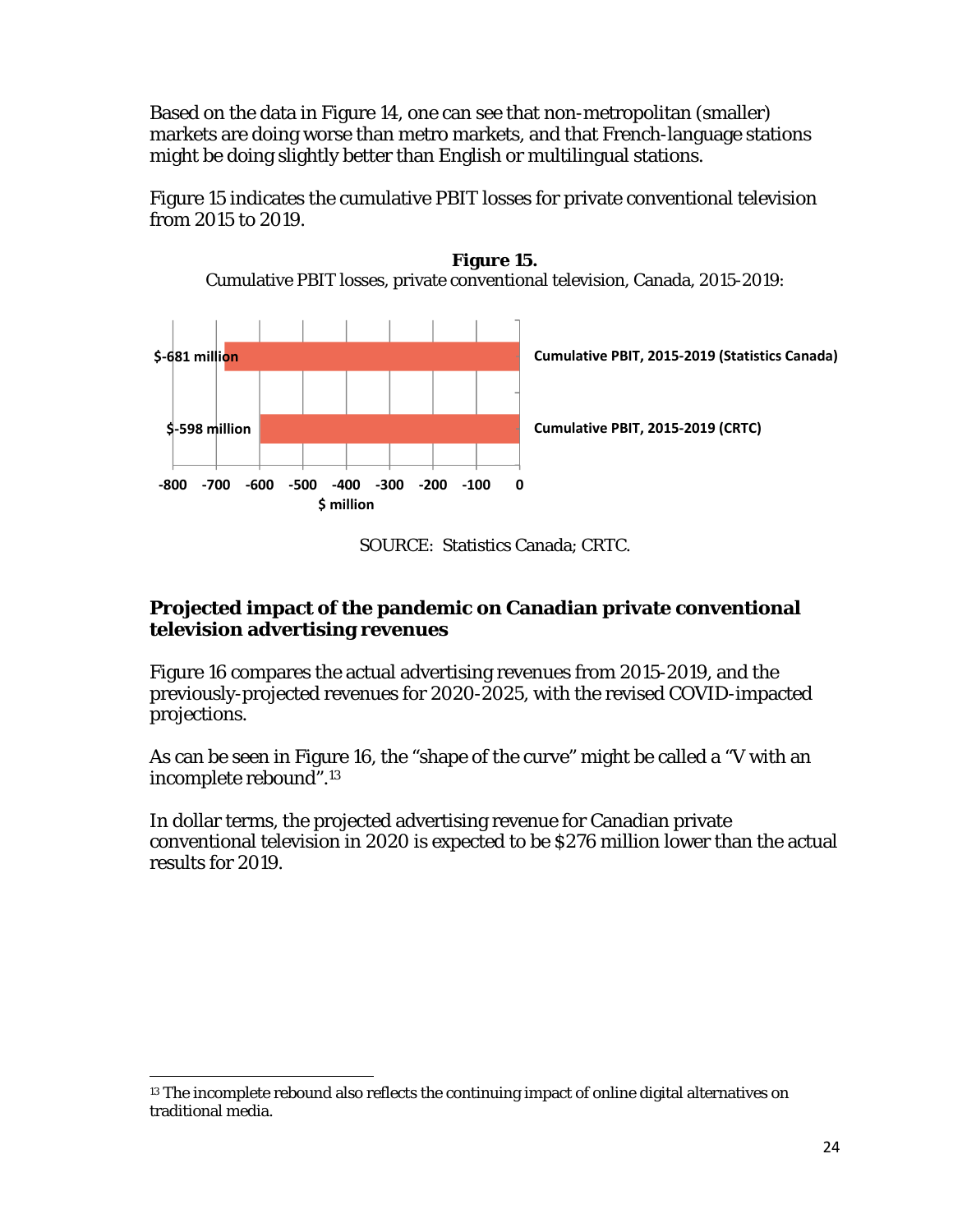#### **Figure 16.**

Actual advertising revenue, private conventional TV, Canada, 2015-2019, and projected advertising revenue to 2025, indicating pre-pandemic and post-pandemic projections:



SOURCE: Statistics Canada; Communications Management Inc.

# **Estimates for 2020, and the potential for station closures**<sup>14</sup>

As indicated in Figure 16, private conventional television revenues in 2020 could be almost \$300 million lower than they were in 2019. And that, in turn, might increase the percentage of private stations with negative PBIT from 70 per cent to 80 per cent or more.

As the ongoing sustainability problem for private conventional television continues, it is faced with difficult choices:

1. Profitable operating units, either within private conventional TV, or under the same ownership in adjacent services, might not be sufficiently profitable to continue to cover the losses in private conventional television;

 14 The degree to which these potential reductions become actual reductions will also be related to the nature and quantum of short-term assistance programs, and the nature and timing of longer-term regulatory reforms.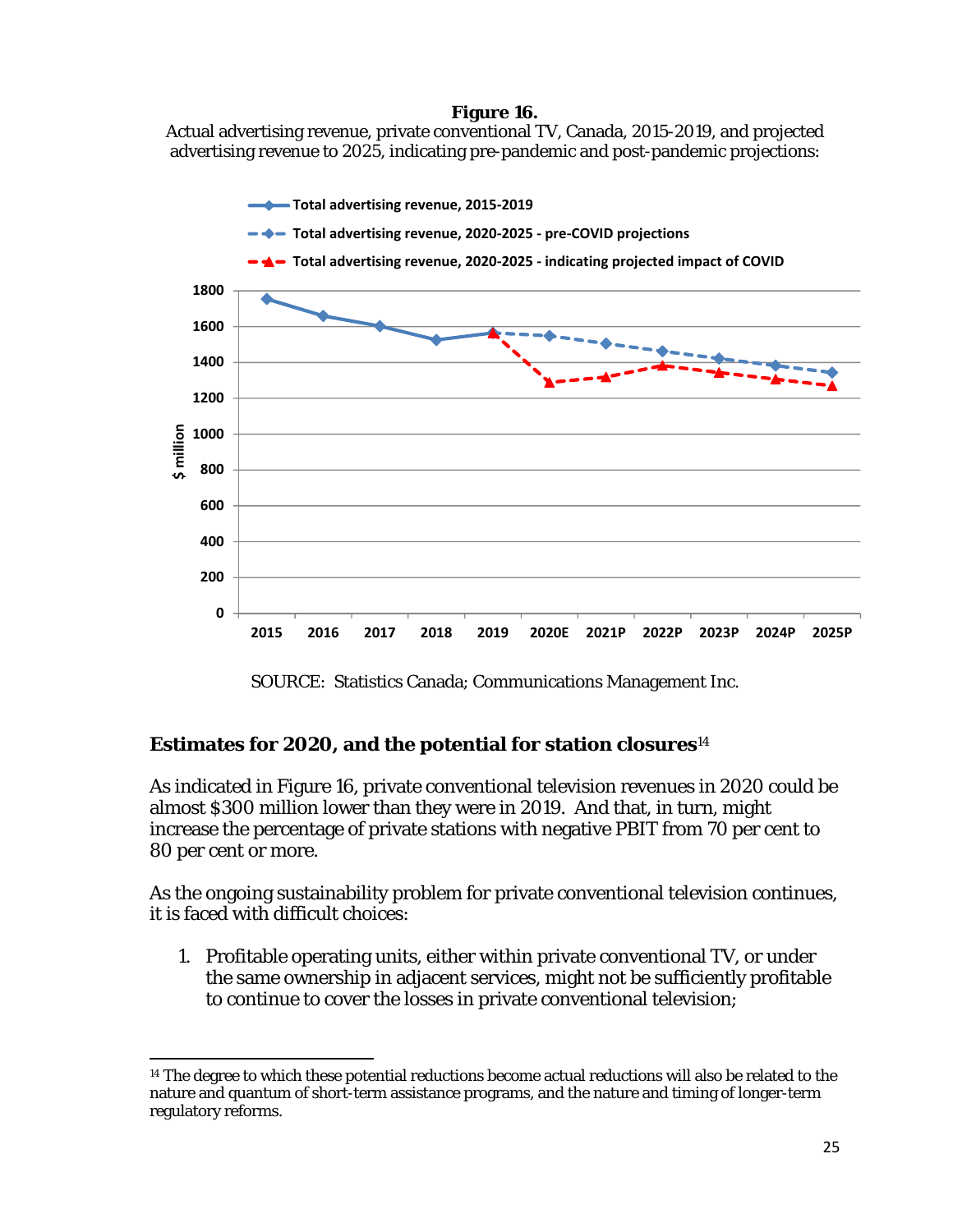- 2. Further reductions in employment may be required; and/or
- 3. Stations might have to be closed.

One cannot set a precise timeline for conventional television station closures, in part because some current licences have conditions requiring owners to keep those stations in operation for a set period of time.

But, as it gets more difficult to balance losses against profits, the risk of station closures will likely increase over the next 36 months. Based on the PBIT data in Figure 14, the most likely closures could be in single-station smaller markets in Western Canada, Atlantic Canada, and Ontario. Other reductions might also occur in larger markets – a four-station market could become a three-station market, or a three-station market could become a two-station market.

While Statistics Canada and the CRTC include slightly different groups of reporting units in their data for private conventional television, one can estimate that there are about 95 private conventional television reporting units in Canada. Three years from now, that could be down to between 50 and 60.

# **Pandemic-related assistance programs**

In Section IV of this report, we have summarized data for the pandemic-related broadcast revenue losses, to help assess current and longer-term remedies.

# **The impact on local television news**

If spending cuts or station closures threaten the continued provision of local television news, it would likely represent the most serious negative impact on what is currently one of the most important – and most efficient – sources of local news for Canadians.

Table 7 presents data for the spending on news by private and public Canadian television services, and for the shares of viewing to those television services. In 2019, in the news category that includes local news – conventional television – private conventional TV accounted for 75 per cent of the spending and 85 per cent of the viewing by Canadians.

This has important implications for public policy aimed at sustaining and enhancing local news: Support mechanisms that use private conventional television as the vehicle to do that will be more efficient and more effective – and reach larger audiences – than any other conventional television alternative.

And while Canadians overwhelmingly prefer to watch Canadian television news, the data in Table 8 indicate that non-Canadian sources have a material audience in Canada – a further reflection of the degree to which the relevant market for television consumed by Canadians extends well beyond Canadian services.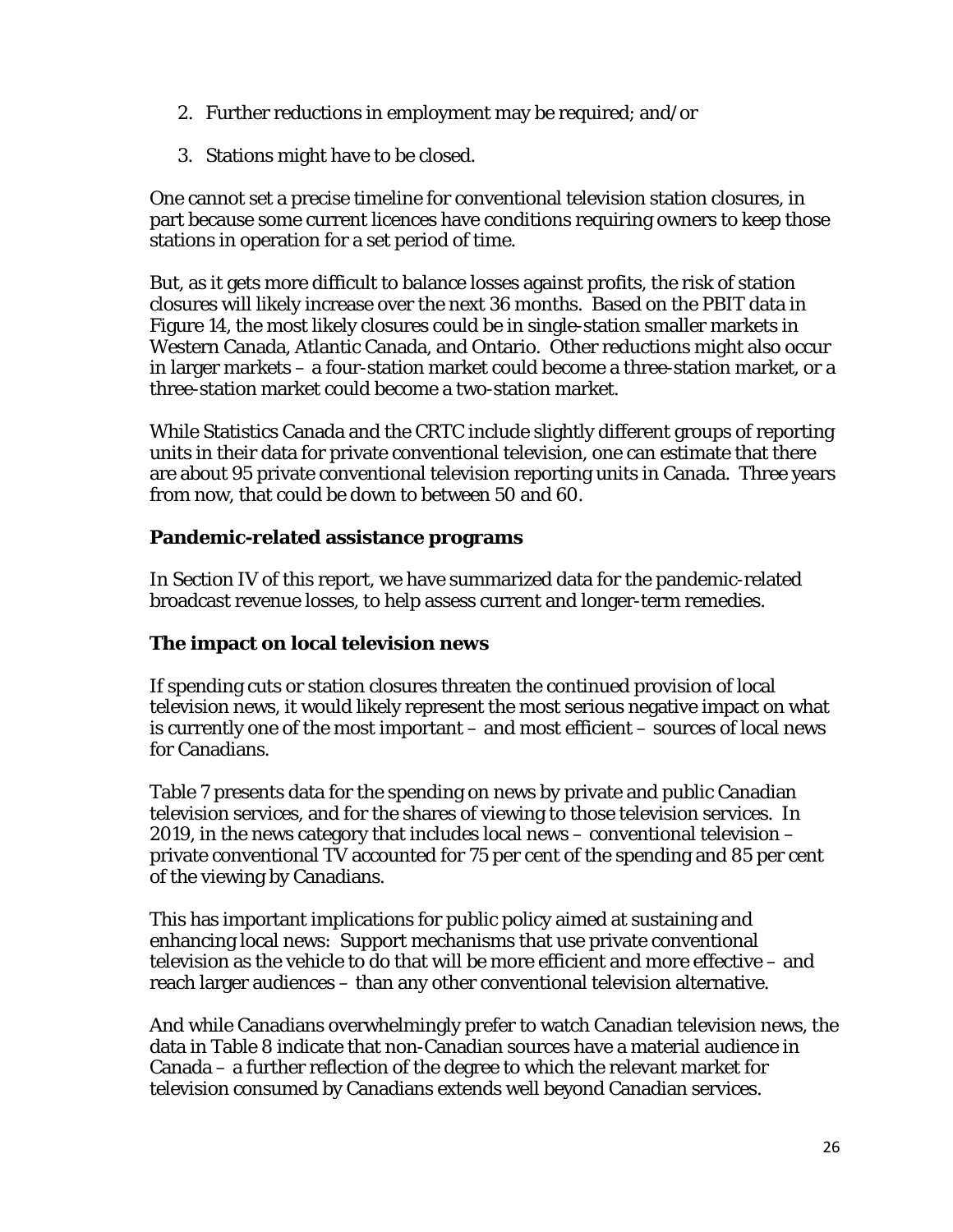#### **Table 7.**

|                                 |               |                  | Share of news<br>viewing to |
|---------------------------------|---------------|------------------|-----------------------------|
|                                 |               | Spending on News | Canadian                    |
|                                 | $(5$ million) | %                | services (%)                |
|                                 |               |                  |                             |
| Private conventional television | 374           | 75.4             | 85.1                        |
| <b>CBC/SRC conventional TV</b>  | 122           | 24.6             | 14.9                        |
| Conventional television         | 496           | 100.0            | 100.0                       |
|                                 |               |                  |                             |
| Private discretionary services  | 157           | 64.9             | 64.2                        |
| CBC/SRC discretionary services  | 85            | 35.1             | 35.8                        |
| Discretionary services          | 242           | 100.0            | 100.0                       |
|                                 |               |                  |                             |
| Private services - total        | 531           | 72.0             | 75.9                        |
| CBC/SRC services - total        | 207           | 28.0             | 24.1                        |
| <b>Total services</b>           | 738           | 100.0            | 100.0                       |
|                                 |               |                  |                             |

### Spending on News by Canadian television services, and shares of news viewing by Canadians to those television services, 2019:

NOTES:

- 1. Spending data are for the 2019 broadcast fiscal year.
- 2. Viewing data are for the 2019 calendar year, for all persons 2+.

SOURCE: CRTC; Numeris; Communications Management Inc.

#### **Table 8.**

Shares of news viewing by Canadians to news on selected television services, 2019:

|                                        | Share of news |
|----------------------------------------|---------------|
|                                        | viewing (%)   |
| Private conventional television        | 38.7          |
| <b>CBC/SRC</b> conventional television | 6.8           |
| Private discretionary services         | 22.9          |
| <b>CBC/SRC</b> discretionary services  | 12.8          |
| Private services - total               | 61.6          |
| <b>CBC/SRC services - total</b>        | 19.5          |
| <b>Total Canadian services</b>         | 81.1          |
| <b>CNN</b>                             | 13.2          |
| Other non-Cdn. discretionary           | 5.7           |
| Total non-Canadian discretionary       | 18.9          |
| Total                                  | 100.0         |

SOURCE: Numeris; Communications Management Inc.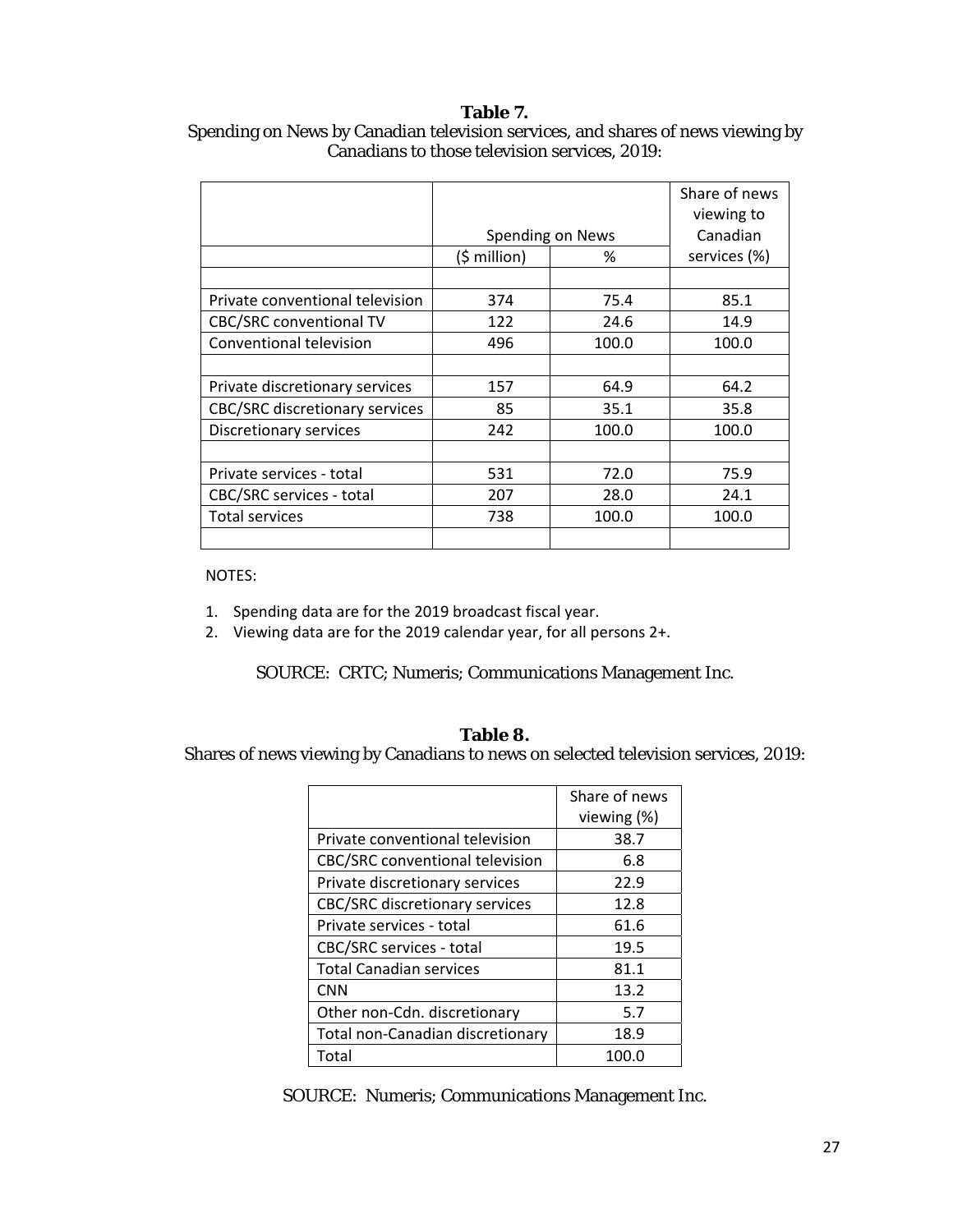As documented above, private radio and private conventional television were already facing downturns in revenue and/or profitability – before the pandemic started.

In this section, we focus on the size of the pandemic-related "shock to the system" for private radio and private conventional television, in two ways:

- 1. First, an estimate of what might have happened to revenue and employment for an "average" month, based on industry tracking data for the revenue experience in April, May and June 2020; and
- 2. Second, an estimate of the total projected loss in revenue for three full broadcast fiscal years – 2020 to 2022.

While one cannot know the specific experience of each station or group, the estimates provide a benchmark against which one can assess the relative size of possible forms of assistance, both short-term financial assistance, and possible longer-term regulatory relief.

#### **Short-term assistance**

In response to the pandemic-related economic downturn, the Government of Canada introduced a number of emergency measures. One of the most widereaching is the Canada Emergency Wage Subsidy (CEWS), which provides government assistance to help pay employees, to a maximum of \$847 per employee per week, subject to a number of terms and conditions.

We do not know if all private broadcasters met all of the terms and conditions, nor do we know if all of them applied for the CEWS assistance. However, it is possible to estimate how that assistance might compare in size to the economic impact felt by private broadcasters, by comparing the results for an average month in 2019 with an average COVID-impacted month in 2020.

In this case, we have averaged the revenue declines for April-June 2020. In the case of private radio, the industry tracking data tell us the average monthly advertising revenue decline (compared to a year earlier) was 63.5 per cent. For private conventional television, the average monthly advertising revenue decline (compared to a year earlier) was 43.8 per cent.

Table 9 summarizes the data for private radio, and gives us the basis for calculating the possible assistance from CEWS – if every station qualified, the likely range of assistance would be based on applying the formula to an employee count that ranges between a low of 5,392 and an estimated pre-COVID high of 8,345.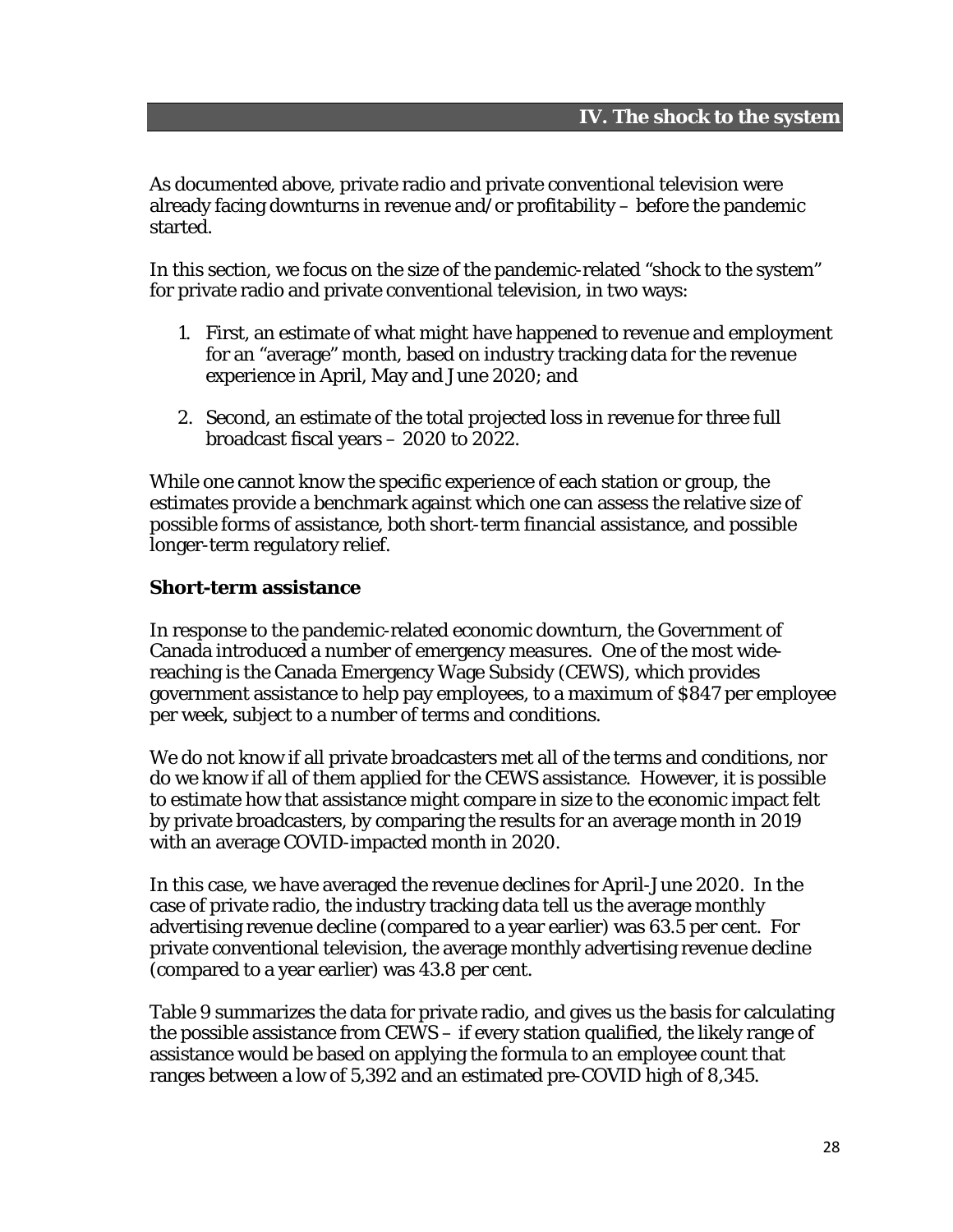#### **Table 9.**  Private radio, Canada – summary data for "average" month in 2019 compared to data for COVID-impacted month in 2020:

|                                               | 2019 annual<br>data | 2019 "average"<br>month (Note 1) | 2020 COVID-<br>impacted<br>month (Note 2) | Change in<br>monthly<br>revenues |
|-----------------------------------------------|---------------------|----------------------------------|-------------------------------------------|----------------------------------|
| Advertising revenue<br>$(5 \text{ million})$  | 1,434               | 120                              | 44                                        | $-76$                            |
| Total revenue (\$ million)                    | 1,457               | 121                              | 44                                        | $-77$                            |
| Total operating expenses<br>(\$ million)      | 1,165               | 97                               | 62                                        |                                  |
| Operating income (\$million)                  | 292                 | 24                               | $-18$                                     |                                  |
|                                               |                     |                                  |                                           |                                  |
| Number of employees<br>(Note 3)               | 8,345               | 8,345                            | 5,392                                     |                                  |
| Total remuneration<br>$(5$ million)           | 621                 | 52                               | 33                                        |                                  |
| Remuneration % of total<br>operating expenses | 53%                 | 53%                              | 53%                                       |                                  |
|                                               |                     |                                  |                                           |                                  |

#### **NOTES:**

- 1. The financial data in this column have been derived by dividing the annual totals by 12. Because some advertising is seasonal, this "average" might be slightly higher or slightly lower than the results for a specific month.
- 2. These data are based on the revenue decline indicated in the industry tracking data for the months of April, May and June 2020.
- 3. The reduced number of employees for the "COVID-impacted month" is an estimate that reflects reductions that could result from the sudden reduction in revenue.

SOURCE: Statistics Canada; Communications Management Inc.

For private radio, it appears that the CEWS assistance could make up between 25- 39 per cent of the lost revenue, but the impact on operating deficits would depend on the degree to which stations are able to continue to pay regular salaries (of which CEWS would be part), and the degree to which there have been layoffs or furloughs.

(We are advised by CAB that there have been an increasing number of layoffs/furloughs at a number of private radio and television broadcasters, but that most broadcasters report paying full salaries to remaining employees, at least during the early months of the crisis.)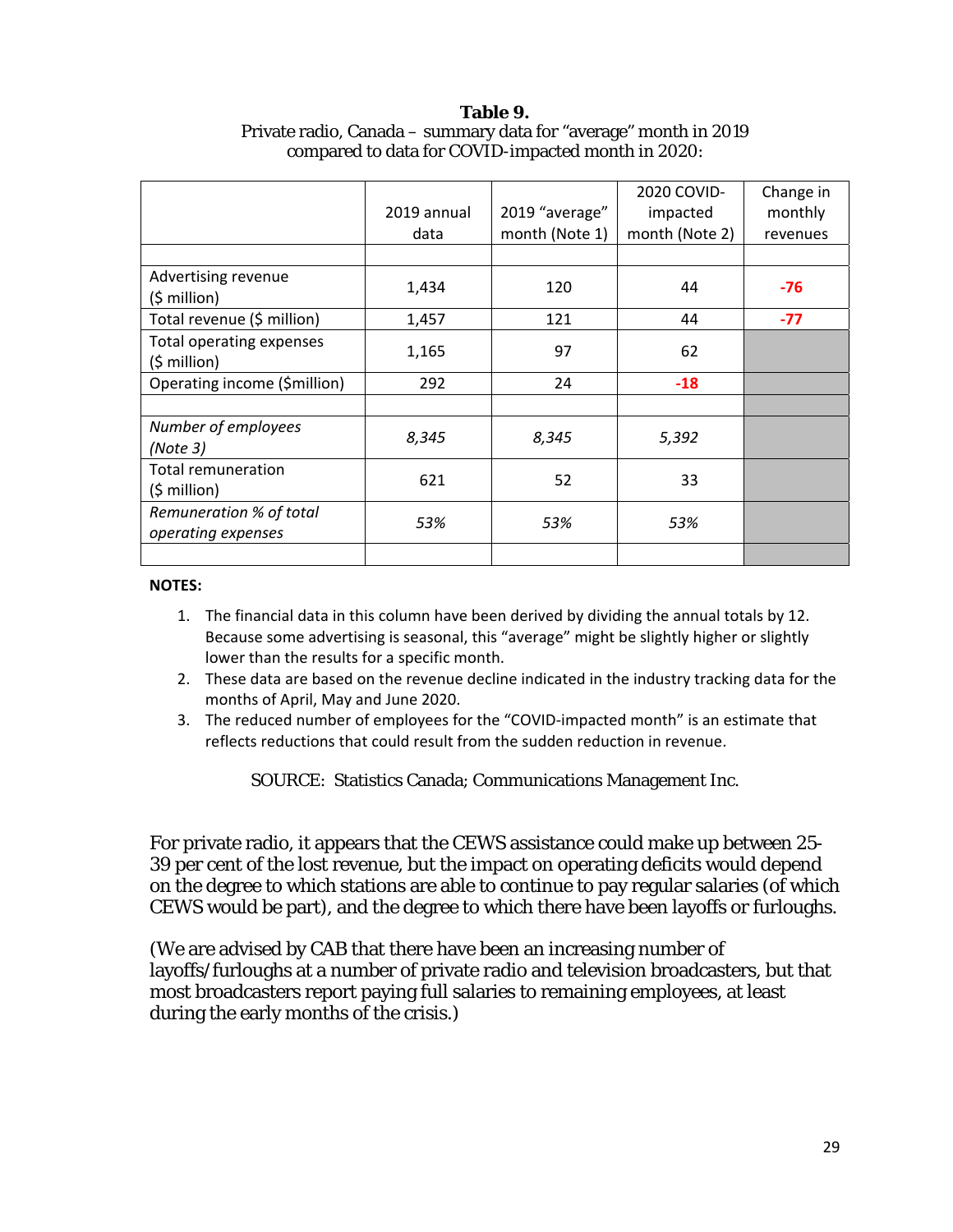#### **Table 10.**

|                                               |             |                | 2020 COVID-    | Change in |
|-----------------------------------------------|-------------|----------------|----------------|-----------|
|                                               | 2019 annual | 2019 "average" | impacted       | monthly   |
|                                               | data        | month (Note 1) | month (Note 2) | revenues  |
|                                               |             |                |                |           |
| Advertising revenue<br>$(5$ million)          | 1,565       | 130            | 73             | $-57$     |
| Total revenue (\$ million)                    | 1,670       | 139            | 78             | $-61$     |
| Total operating expenses<br>$(5$ million)     | 1,742       | 145            | 102            |           |
| Operating income (\$million)                  | $-72$       | -6             | $-24$          |           |
|                                               |             |                |                |           |
| Number of employees<br>(Note 3)               | 4,779       | 4,779          | 3,345          |           |
| Total remuneration<br>$(5$ million)           | 466         | 39             | 27             |           |
| Remuneration % of total<br>operating expenses | 27%         | 27%            | 27%            |           |
|                                               |             |                |                |           |

### Private conventional television, Canada – summary data for "average" month in 2019 compared to data for COVID-impacted month in 2020:

#### **NOTES:**

- 1. The financial data in this column have been derived by dividing the annual totals by 12. Because some advertising is seasonal, this "average" might be slightly higher or slightly lower than the results for a specific month.
- 2. These data are based on the revenue decline indicated in the industry tracking data for the months of April, May and June 2020.
- 3. The reduced number of employees for the "COVID‐impacted month" is an estimate that reflects reductions that could result from the sudden reduction in revenue.

SOURCE: Statistics Canada; Communications Management Inc.

Table 10 summarizes the data for private conventional television, and gives us the basis for calculating the possible assistance from CEWS – if every station qualified, the likely range of assistance would be based on applying the formula to an employee count that ranges between a low of 3,345 and an estimated pre-COVID high of 4,779.

For private conventional television, it appears that the CEWS assistance could make up between 20-28 per cent of the lost revenue, but the impact on operating deficits would depend on the degree to which stations are able to continue to pay regular salaries (of which CEWS would be part), and the degree to which there have been layoffs or furloughs.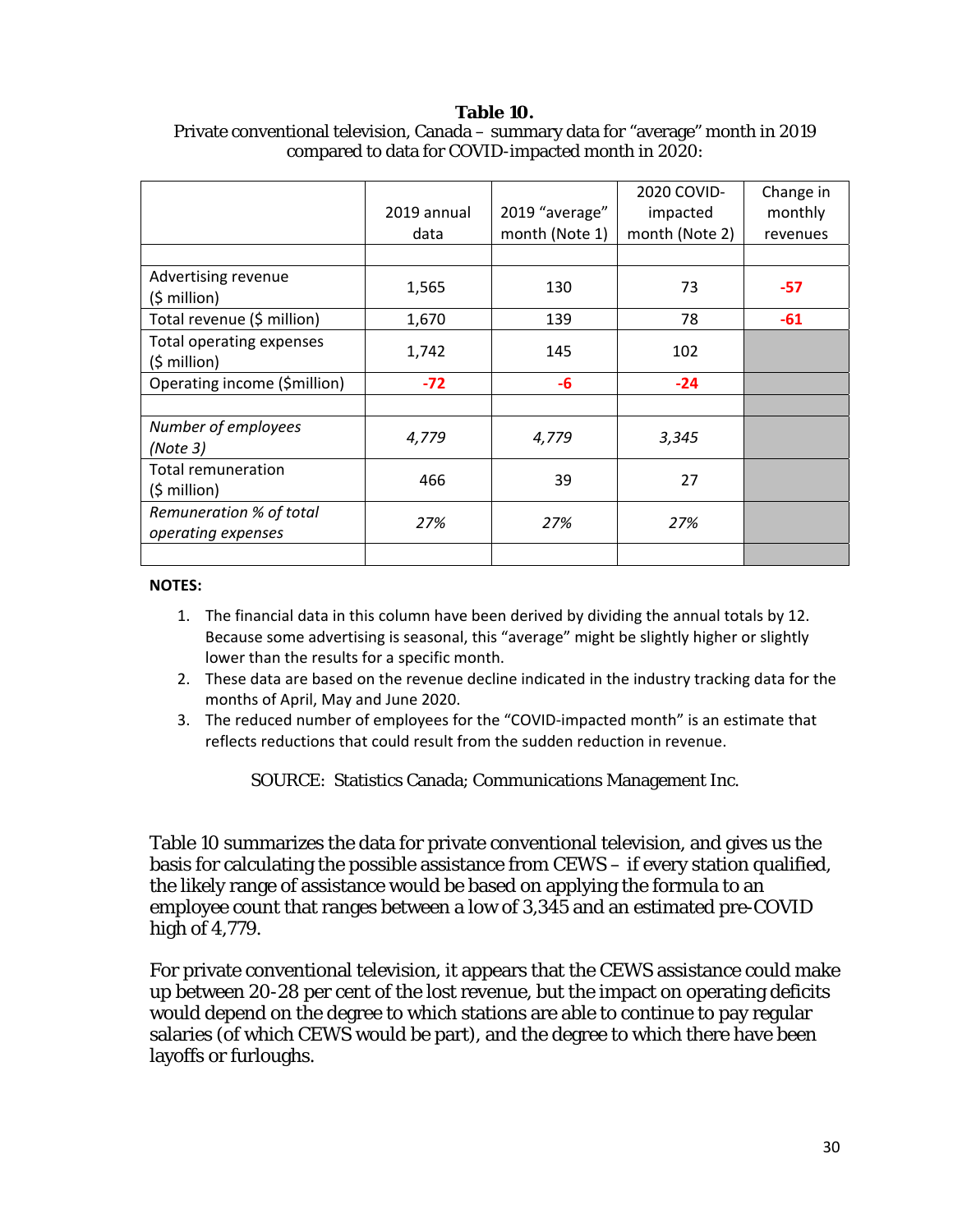One additional targeted assistance program that might be relevant for at least some private radio and private conventional TV stations is an announced \$25 million in emergency assistance for independent broadcasters.15 If, say, \$10 million of the \$25 million went to private radio, that would still only represent 13 per cent of the lost revenue in a single month; \$10 million directed to private conventional television would only represent 16 per cent of the lost revenue in a single month.

### **The longer-term revenue challenge**

As noted above, the pandemic has accelerated a number of negative trends that were already facing private radio and private conventional television.

Using the data in Figures 8 and 16, we can see that the pandemic is likely to have an impact on private radio and private conventional television not just in the 2020 broadcast fiscal year, but also in the 2021 broadcast fiscal year, before resuming (in 2022) slightly-lower versions of their previously-predicted advertising revenue trends.

We can also project the cumulative losses for 2020 to 2022, and those data are summarized in Figure 17.16



**Figure 17.**  Projected cumulative advertising revenue losses (compared to pre-COVID projections), for private local broadcasting, Canada, 2020-2022:

SOURCE: Communications Management Inc.

Clearly, the potential for over \$1 billion in cumulative advertising revenue losses by Canada's private local broadcasters should inform – and add urgency to – considerations of public policy for the industry.

 <sup>15</sup> https://www.canada.ca/en/canadian-heritage/news/2020/07/backgrounder-final-component-ofphase-2-of-the-covid-19-emergency-support-fund-for-culture-heritage-and-sportorganizations.html.

<sup>&</sup>lt;sup>16</sup> The losses are based on a comparison of pre-pandemic and post-pandemic revenue projections.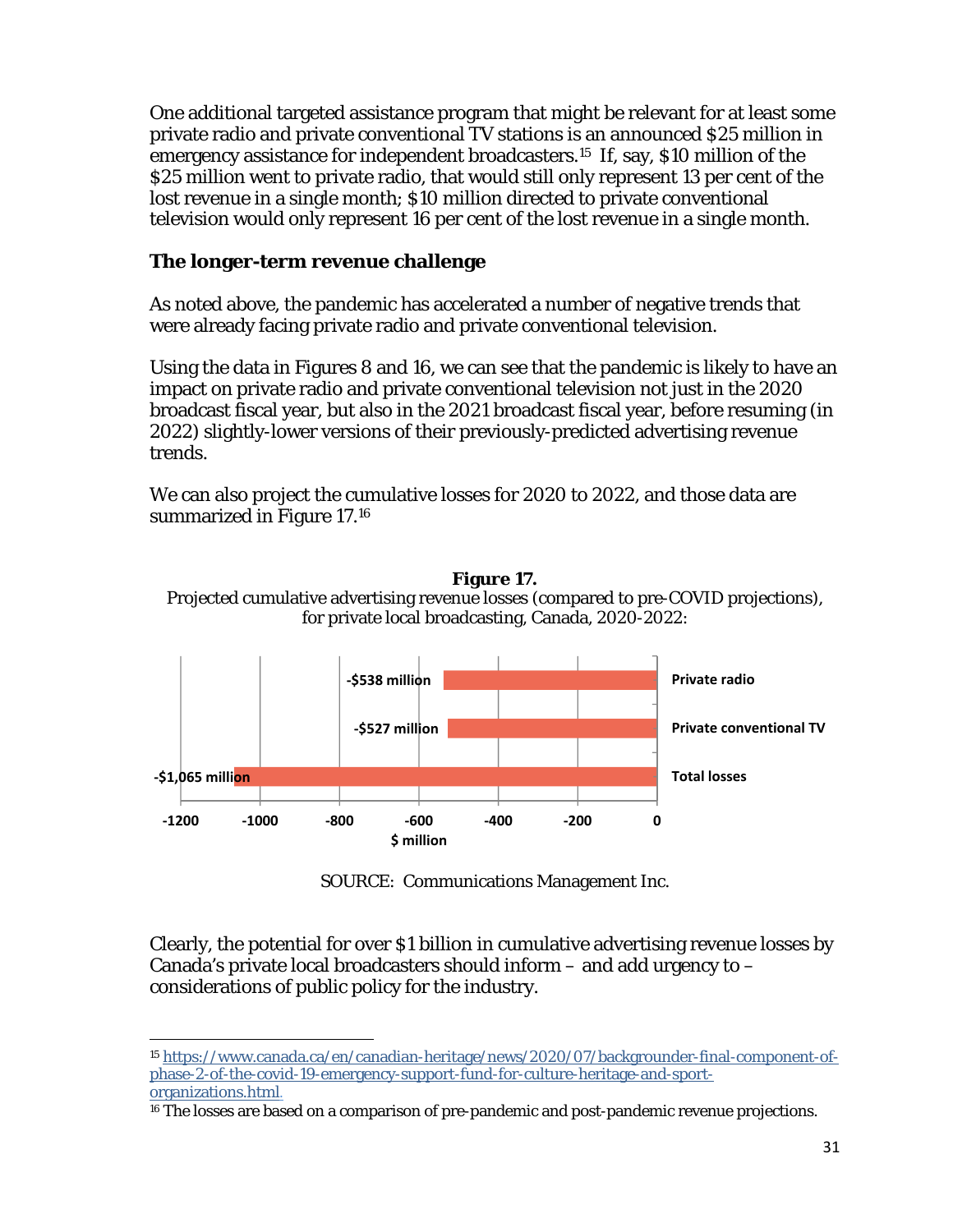Given the difficult economic realities described above, what, then, should we do about it?

To start the discussion, here are three possible suggested actions. Given the urgency of the situation, two of the three need to be done almost immediately, and the third needs to start almost immediately, but will likely have a 12-month timeline.

- 1. First, we have seen that current federal government pandemic economic assistance programs might cover only part of the monthly revenue losses hitting private radio and private conventional television. Additional forms of assistance should be devised and implemented as quickly as possible, because those local stations are an important – and in some cases, the only – source of local news.
- 2. Second, starting immediately, and to cover at least the next two broadcast fiscal years, there must be regulatory relief for private radio and television stations, to recognize the impact of the economic disruption on their ability to fulfill certain conditions of licence, and to recognize the need for modifications in operating arrangements that might help to realize costsavings.
- 3. And third, starting immediately, and to be ready for consideration in 12 months, a thorough, holistic, review of the future of media in Canada – in other words, a realistic plan for "what comes next", and how we can best achieve it. Such a plan might include:
- a) A range of "possible futures" where the industry might be in five years;
- b) Determining which of those possible futures are best for public policy goals (like local news); and
- c) Determining the best combination of corporate structures and public intervention that might bring us closer to the most positive of the possible futures that appears to be achievable.

In short, we must sustain community assets – and local news in particular – while planning for an organized, measurable, transition to "what comes next".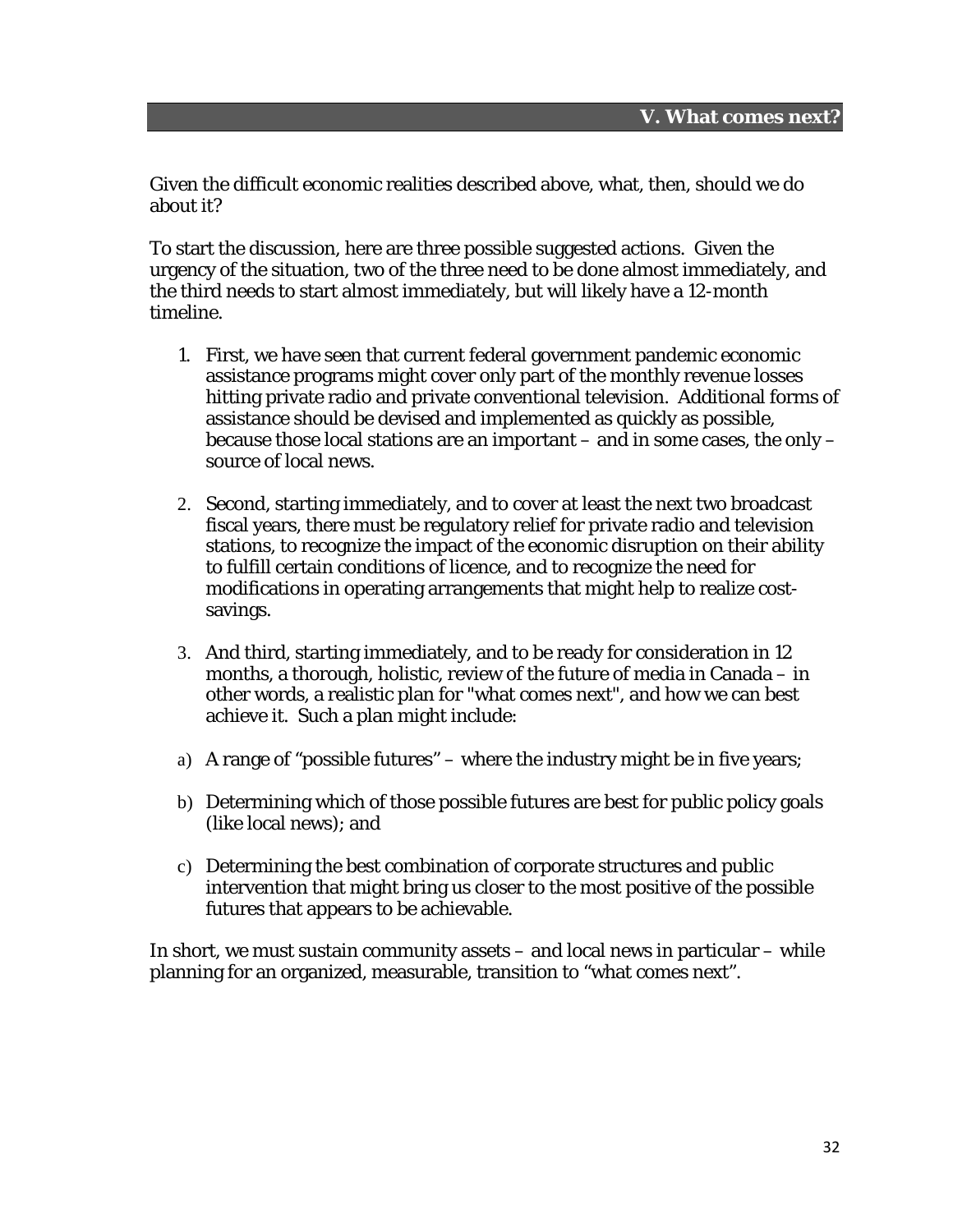# **Additional data on employee trends for private radio, by language**

|                        | Programming |           |           |                |              |
|------------------------|-------------|-----------|-----------|----------------|--------------|
|                        | and         |           | Sales and | Administration |              |
|                        | Production  | Technical | Promotion | and General    | <b>Total</b> |
|                        |             |           |           |                |              |
| 2014                   | 5,319       | 352       | 3,016     | 1,262          | 9,949        |
| 2015                   | 5,063       | 342       | 2,904     | 1,186          | 9,494        |
| 2016                   | 4,917       | 321       | 2,635     | 1,107          | 8,979        |
| 2017                   | 4,839       | 315       | 2,584     | 988            | 8,726        |
| 2018                   | 4,812       | 327       | 2,555     | 988            | 8,682        |
| 2019                   | 4,643       | 307       | 2,480     | 915            | 8,345        |
|                        |             |           |           |                |              |
| % change,<br>2014-2019 | $-12.7%$    | $-12.8%$  | $-17.8\%$ | $-27.5%$       | $-16.1%$     |
|                        |             |           |           |                |              |

#### **Table A-1.**  Numbers of employees, by expense category, private radio, Canada, 2014-2019: **TOTAL**

### SOURCE: Statistics Canada.

#### **Table A-2.**  Numbers of employees, by expense category, private radio, Canada, 2014-2019: **ENGLISH**

|                        | Programming<br>and |           | Sales and | Administration |              |
|------------------------|--------------------|-----------|-----------|----------------|--------------|
|                        | Production         | Technical | Promotion | and General    | <b>Total</b> |
|                        |                    |           |           |                |              |
| 2014                   | 3,984              | 247       | 2,438     | 924            | 7,594        |
| 2015                   | 3,792              | 239       | 2,355     | 882            | 7,268        |
| 2016                   | 3,688              | 220       | 2,155     | 821            | 6,883        |
| 2017                   | 3,618              | 225       | 2,097     | 719            | 6,659        |
| 2018                   | 3,585              | 228       | 2,080     | 719            | 6,611        |
| 2019                   | 3,393              | 216       | 1,983     | 635            | 6,227        |
|                        |                    |           |           |                |              |
| % change,<br>2014-2019 | -14.8%             | $-12.6%$  | $-18.7%$  | -31.3%         | $-18.0\%$    |
|                        |                    |           |           |                |              |

SOURCE: Statistics Canada.